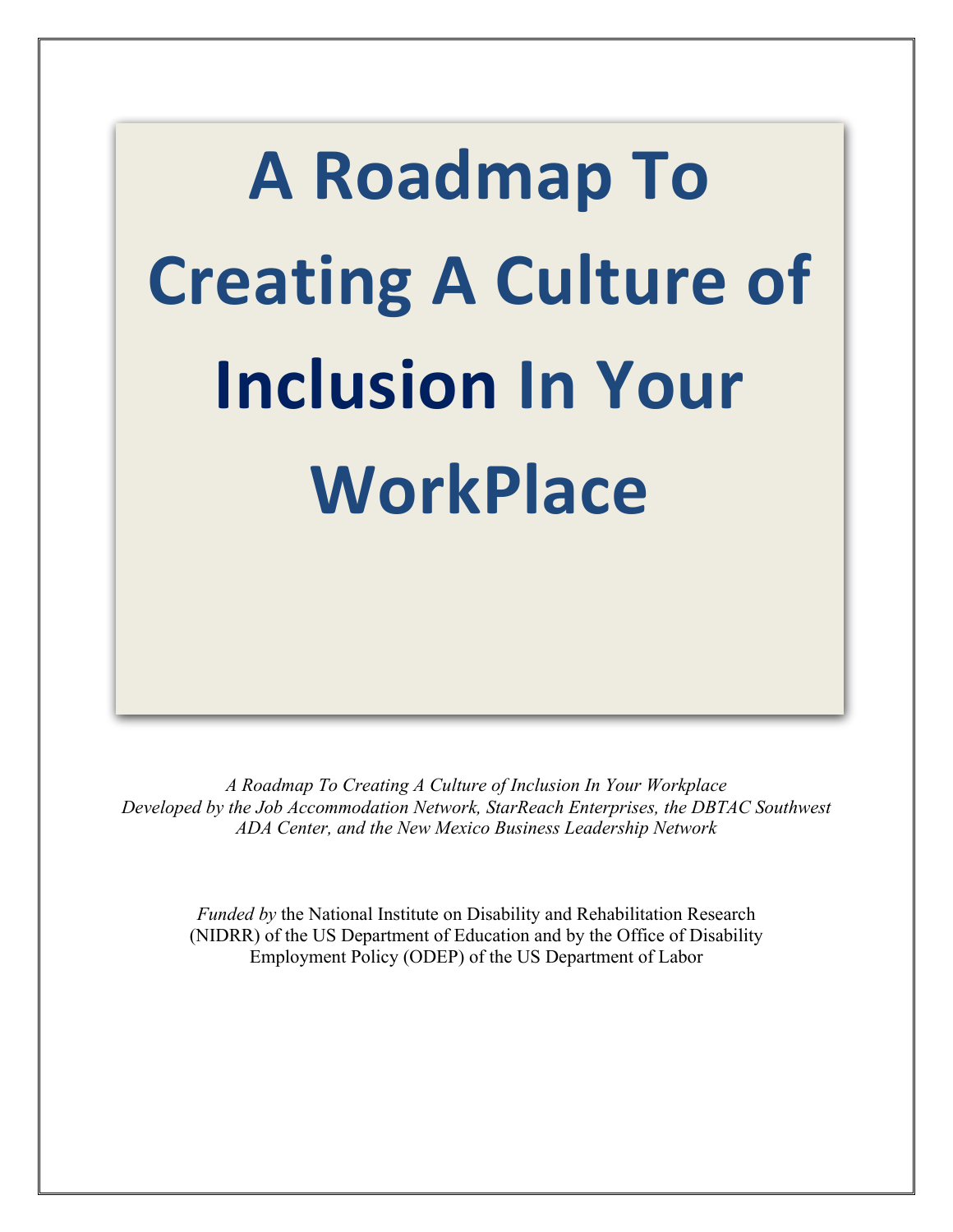# **A Roadmap to Creating a Culture of Inclusion in Your Workplace Developed By:**



*Louis Orslene, MPIA, MSW, CPDM JAN Program Co-Director PO Box 6080, Morgantown, WV 26506-6080 304.293.7186 x135(Voice) 800.526.7234 (Voice) 877.781.9403 (TTY) Fax: 304.293.5407 orslene@jan.wvu.edu*



*Julie Ballinger, M.A. DBTAC Southwest ADA Center Regional Affiliate StarReach Enterprises 5901-J Wyoming Blvd. NE, PMB 175 Albuquerque, New Mexico 505.797.8612 (phone) Use Relay (TTY) 2323 S. Shepherd, #1000 Julieb4@flash.net* Houston, TX 77019



 *www.southwestADA.org 1.800.949.4ADA*



*Leah Rhule, Executive Director 505.379.6533 leahrhule@newmexicobln.com Tessah Latson Garcia, Program Director 505.379.0572 tessah@newmexicobln.com*

NMBLN c/o Albuquerque Hispano Chamber of Commerce 1309 4th Street SW, Albuquerque, NM 87102

**Page 2 of 30** Creating a Culture of Inclusion Work Plan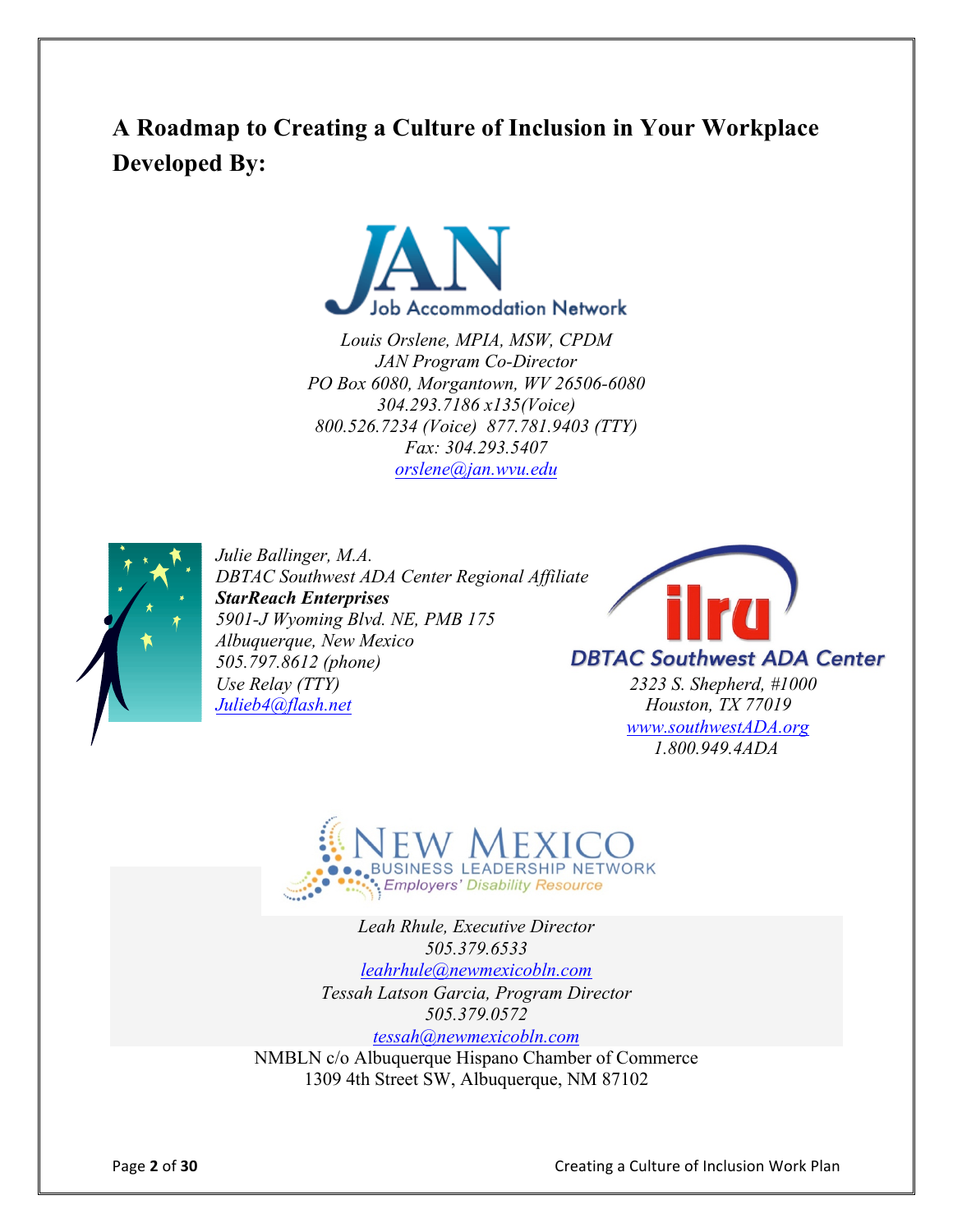| <b>Table of Content</b>                                                                      | Page           |
|----------------------------------------------------------------------------------------------|----------------|
| Why Create A Culture of Inclusion?                                                           | $\overline{4}$ |
| Roadmap Goals Summary                                                                        | 5              |
| Encountering, Identifying, and Meeting Challenges                                            | 6              |
| Beginning the Journey - Strategic Planning - 20 Goals<br>Goal 1: Identify internal champions | 8              |
| Goal 2: Dispel disability-related myths and barriers                                         | 9              |
| Goal 3: Understand disability employment and becoming "disability friendly"                  | 10             |
| Goal 4: Ensure our Diversity strategy includes Disability                                    | 11             |
| Goal 5: Develop policies, procedures, practices                                              | 12             |
| Goal 6: Develop or adapt an interactive accommodation process                                | 13             |
| Goal 7: Develop "stay-at-work" or "return-to-work" policies and practices                    | 14             |
| Goal 8: Know the legal obligations of our organization                                       | 15             |
| Goal 9: Conduct a physical site accessibility audit                                          | 16             |
| Goal 10: Conduct an accessibility audit of corporate communication technologies              | 17             |
| Goal 11: Conduct an accessibility audit hiring processes                                     | 18             |
| Goal 12: Become knowledgeable about assistive technologies                                   | 19             |
| Goal 13: Develop collaborations with organizations to build recruiting pipeline              | 20             |
| Goal 14: Develop a recruiting strategy for Wounded Warriors                                  | 21             |
| Goal 15: Collaborate with local, regional, and national employment programs                  | 22             |
| Goal 16: Capitalize on the market segment of people with disabilities                        | 23             |
| Goal 17: Develop and implement a inclusive marketing plan                                    | 24             |
| Goal 18: Develop a comprehensive internal communication strategy                             | 25             |
| Goal 19: Join local State Business Leadership Network and the US BLN                         | 26             |
| Goal 20: Develop accountability mechanisms                                                   | 27             |
| Disability Employment Resources and Technical Assistance                                     | 28             |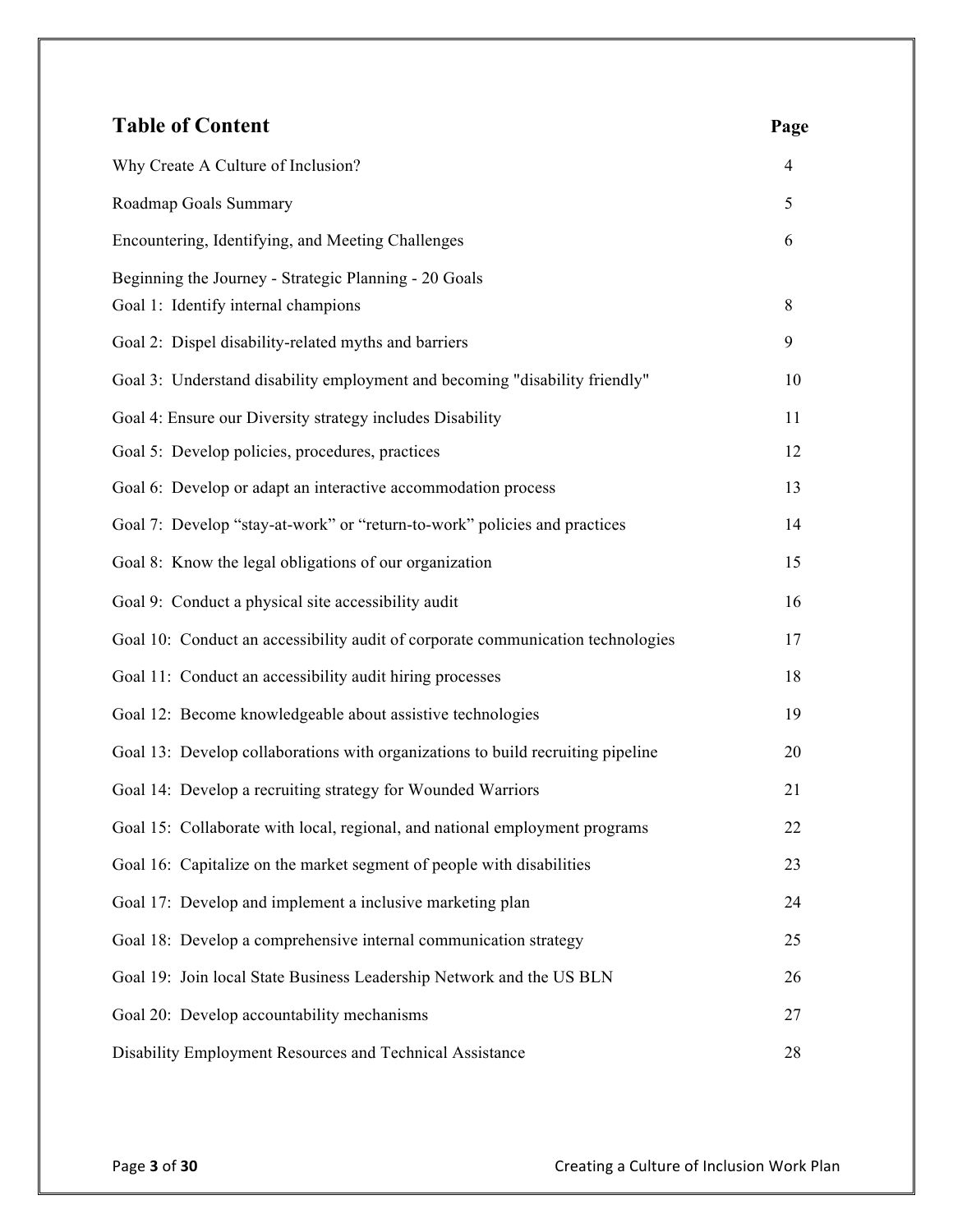#### **Why Create A Culture of Inclusion?**

18 to 20 percent of Americans have a disability. The largest percentage (70%) of disabilities are those that are hidden. Some 58 million adults, 34 percent of people age 18 to 65, have at least one chronic condition and 19 million adults (11%) have two or more chronic conditions. It is estimated that by the year 2020 half of the U.S. population will have at least one chronic condition and one-quarter will be living with multiple chronic conditions\*.

On January 1, 2011, the first of the 83 million-strong wave of "boomers" began to reach retirement age and every day approximately 10,000 more employees reach this milestone.\*\* Many of these employees will retire creating a shortage of workers in various industries. In the next 5 years, there will be about 10 million more jobs than people to fill them (*Cornell University).* With the Great Recession and retirement shortfalls, many other Baby Boomer employees will need to age in place.\*\*\* Workplace flexibility will be essential to retain the knowledge and skills of these older workers.

There is an increase of qualified youth with disabilities entering the workforce. The 2010 Harris poll, sponsored by the National Organization on Disability, states "83% of working-age people with disabilities have high school diplomas or a higher education." This is up more than 20% from 1986 when only 61% had high school diplomas or higher education. There are other studies now saying that 11% of students at colleges and universities have a disability and will be entering the workforce.

Given these remarkable statistics and projections, who then will be driving the workplace environment?

Who are those potential customers that a business must have to be successful? Disability is the largest minority group with more than 54 million members who, many times, are an untapped consumer market. An untapped consumer market with over \$200 billion per year in disposable income which is twice the teen market. If families of people with disabilities are included then this number is 1 trillion dollars (National Organization on Disability). Approximately 71.5 million baby boomers will be over age 65 by the year 2030 and will be demanding products, services, and environments that meet their age-related physical and mental needs.

Given these trends, employers and business must become creative in meeting their workforce and market needs. Attracting and retaining a diverse workforce, including people with disabilities and existing employees who, through their life cycle of the aging process, are involved with the natural occurrence of acquiring disability is a good start. Businesses marketing to people with disabilities can reach as many as 4 in every 10 customers.

**"A Roadmap to Creating a Culture of Inclusion in Your Workplace",** developed by the Southwest ADA Center, StarReach Enterprises, JAN, and the New Mexico Business Leadership Network, is an individualized employer and business tactical planning tool. It is designed to help employers and businesses strategically plan and implement a successful accessible work and market place. The plan includes 20 comprehensive road map inclusion goals, identifying possible challenges that may need to be addressed in order to achieve these goals, example action steps under each goal, and the inclusion of partnerships/collaborations/resources to help the employer and business identify and implement their action steps.

Creating a Culture of Inclusion will pay off now and in the future!

<sup>\*</sup>Center on an Aging Society, Georgetown University, 2000 Medical Expenditure Panel Survey, National Health Survey

<sup>\*\*</sup>Pew Research Center http://pewresearch.org/databank/dailynumber/?NumberID=1150

<sup>\*\*\*</sup>CNN Money, "43 percent have less than \$10k for retirement"http://money.cnn.com/2010/03/09/pf/retirement\_confidence/index.htm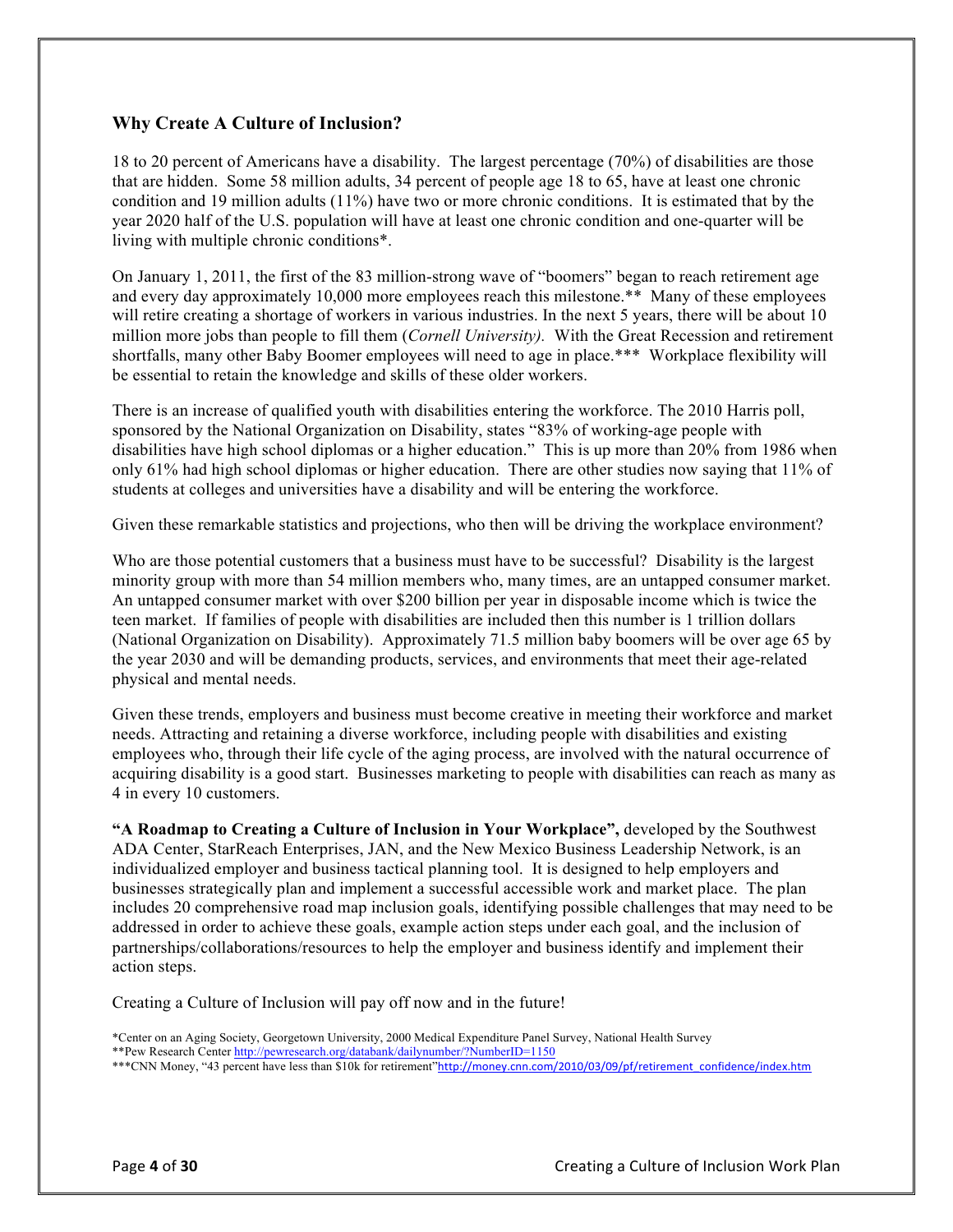### **ROADMAP GOALS SUMMARY**

- **1. Identify internal champions. A senior executive with clout can legitimize the program and help to break down barriers to implementation.**
- **2. Dispel disability-related myths and barriers. Ensure everyone in the organization has the latest factual information about disability in the workplace.**
- **3. Understand how disability employment and becoming "disability friendly" gives our organization a business advantage. Know our internal business case.**
- **4. Ensure our Diversity strategy includes Disability. Disability is the largest minority group with more than 54 million members. Disability crosses all other diversity categories.**
- **5. Develop policies, procedures, practices, and training related to the employee life cycle which includes the natural occurrence of acquiring disability.**
- **6. Develop or adapt a proactive, open and defensible interactive process for successfully accommodating employees with disabilities.**
- **7. Make "stay-at-work" or "return-to-work" policies and practices the ideal towards retaining talent. Break down the workers compensation, short term disability, and long term disability departmental silos.**
- **8. Know our legal obligations of our organization, including the Americans with Disabilities Act Amendments Act, and develop ADA Policies and Procedures. If we are a federal contractor: Develop a collaboration with our compliance officer and understand disability related legal obligations under Section 508 and Section 503.**
- **9. Conduct a physical site accessibility audit of our facilities.**
- **10. Conduct an accessibility audit of corporate communication technologies, including the company's website, and intranet.**
- **11. Conduct an accessibility audit of all of our hiring processes including our applicant tracking system.**
- **12. Become knowledgeable about assistive technologies.**
- **13. Develop collaborations with organizations to build our recruiting pipeline.**
- **14. Develop a recruiting strategy for Wounded Warriors.**
- **15. Collaborate with local, regional, and national programs to assist in meeting recruitment targets and hiring people with disabilities.**
- **16. Capitalize on the market segment of people with disabilities by developing products and services for this segment. Ensure our business is accessible and associates understand effective communication with people with disabilities.**
- **17. Develop and implement a marketing plan inclusive of people with disabilities.**
- **18. Develop a comprehensive internal communication strategy to institute and maintain a Culture of Inclusion.**
- **19. Join our local State Business Leadership Network and the US Business Leadership Network to learn of leading best practices in hiring, advancing, and retaining people with disabilities.**
- **20. Develop accountability mechanisms and continuous improvement strategies for our Culture of Inclusion.**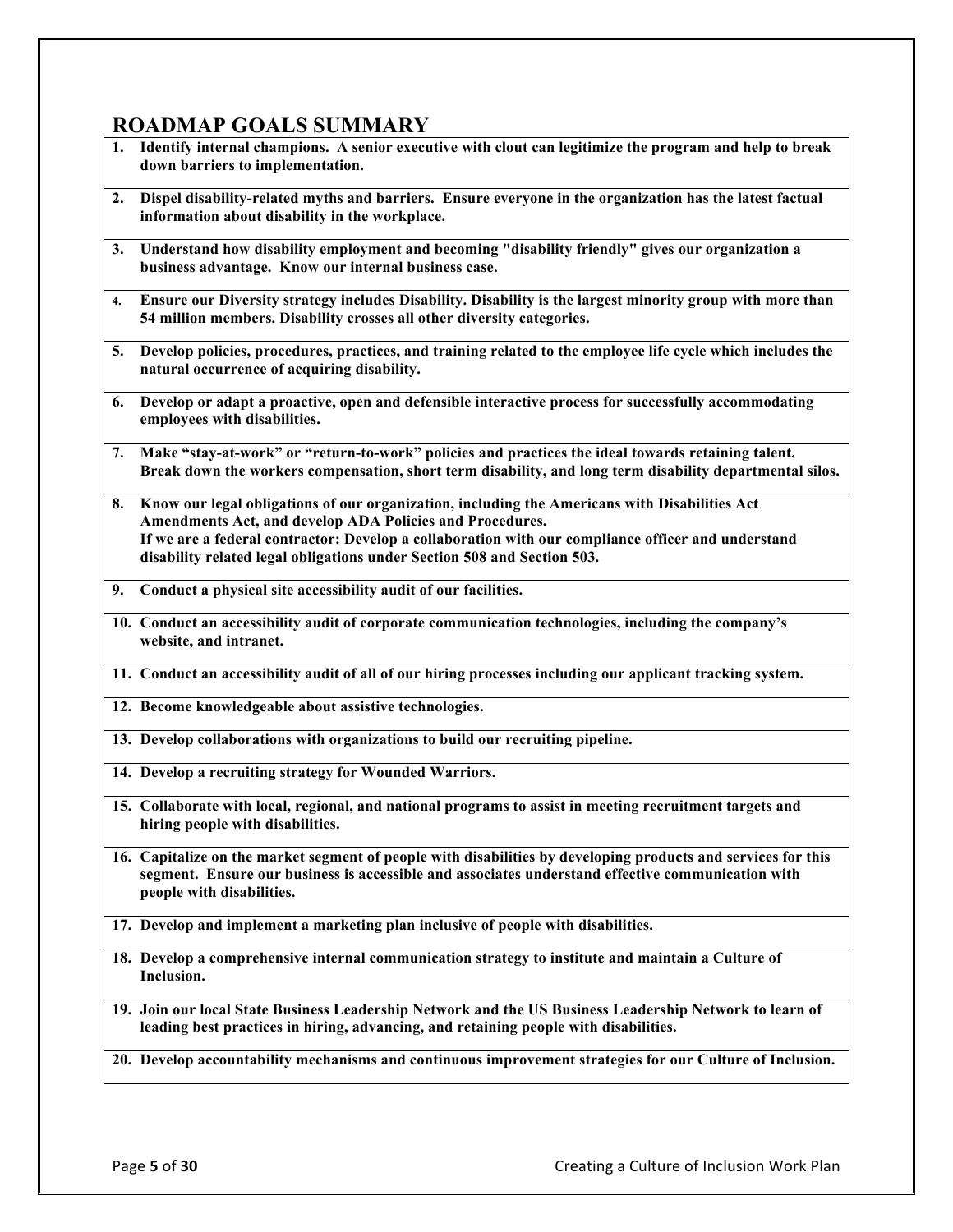## **Encountering, Identifying, and Meeting Challenges**

As you work towards creating, implementing and maintaining a Workplace Culture of Inclusion consider the following possible challenges that may need to be addressed in order to achieve your inclusion road map goals.

### **CHALLENGES:**

Are we motivated and committed to create and maintain a Workplace Culture of Inclusion? If needed, we will do the following to become motivated and committed:

Do we need knowledge and technical assistance to create and maintain a Workplace Culture of Inclusion?

We will seek answers and technical assistance to our following questions:

Do our present practices, policies, and systems accommodate and promote the creation and maintenance of a Workplace Culture of Inclusion?

The following practices, policies and systems need to be adjusted or changed: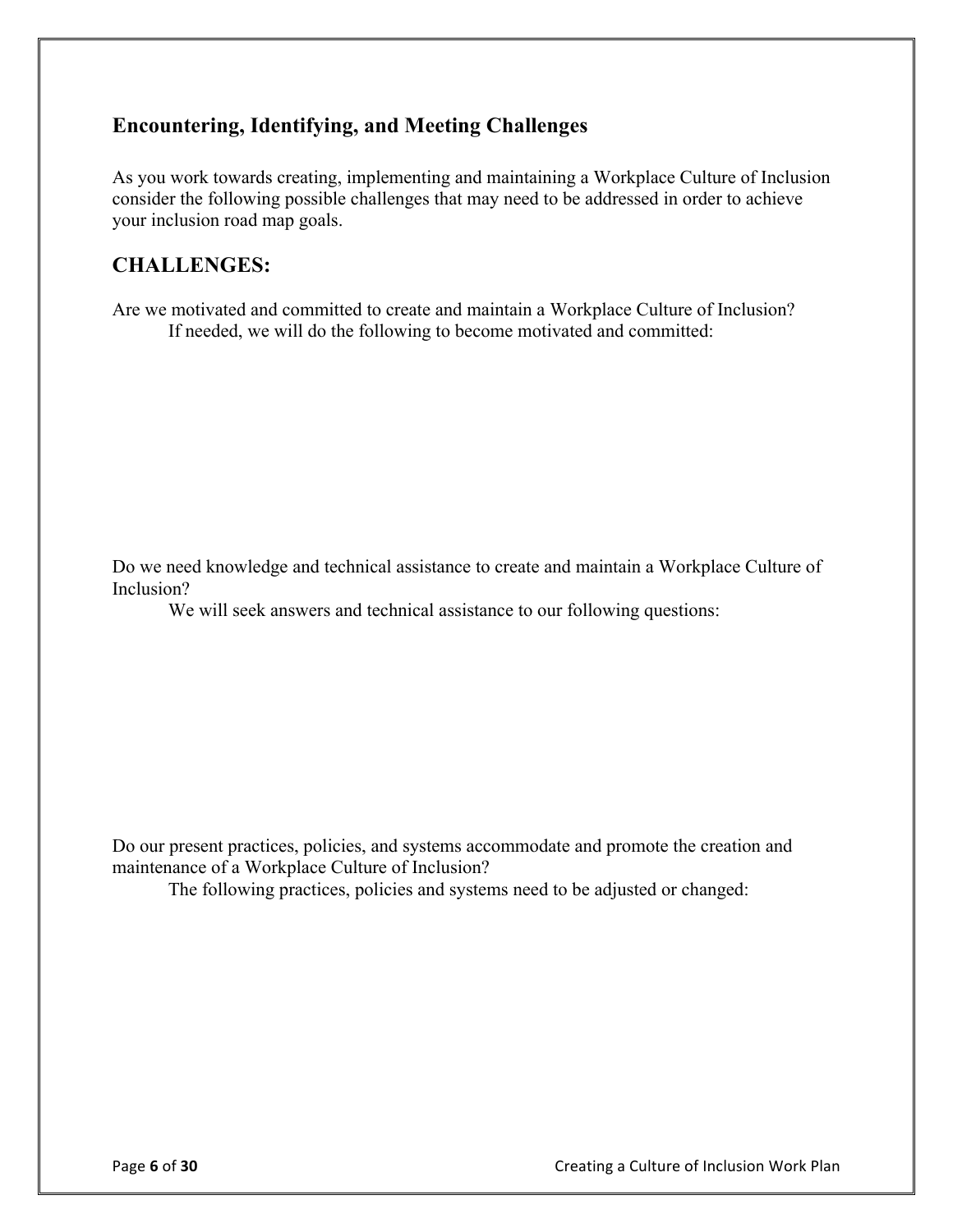# **Beginning the Journey**

# **Strategic Planning**

# **20 Goals**

**Page 7** of 30 Creating a Culture of Inclusion Work Plan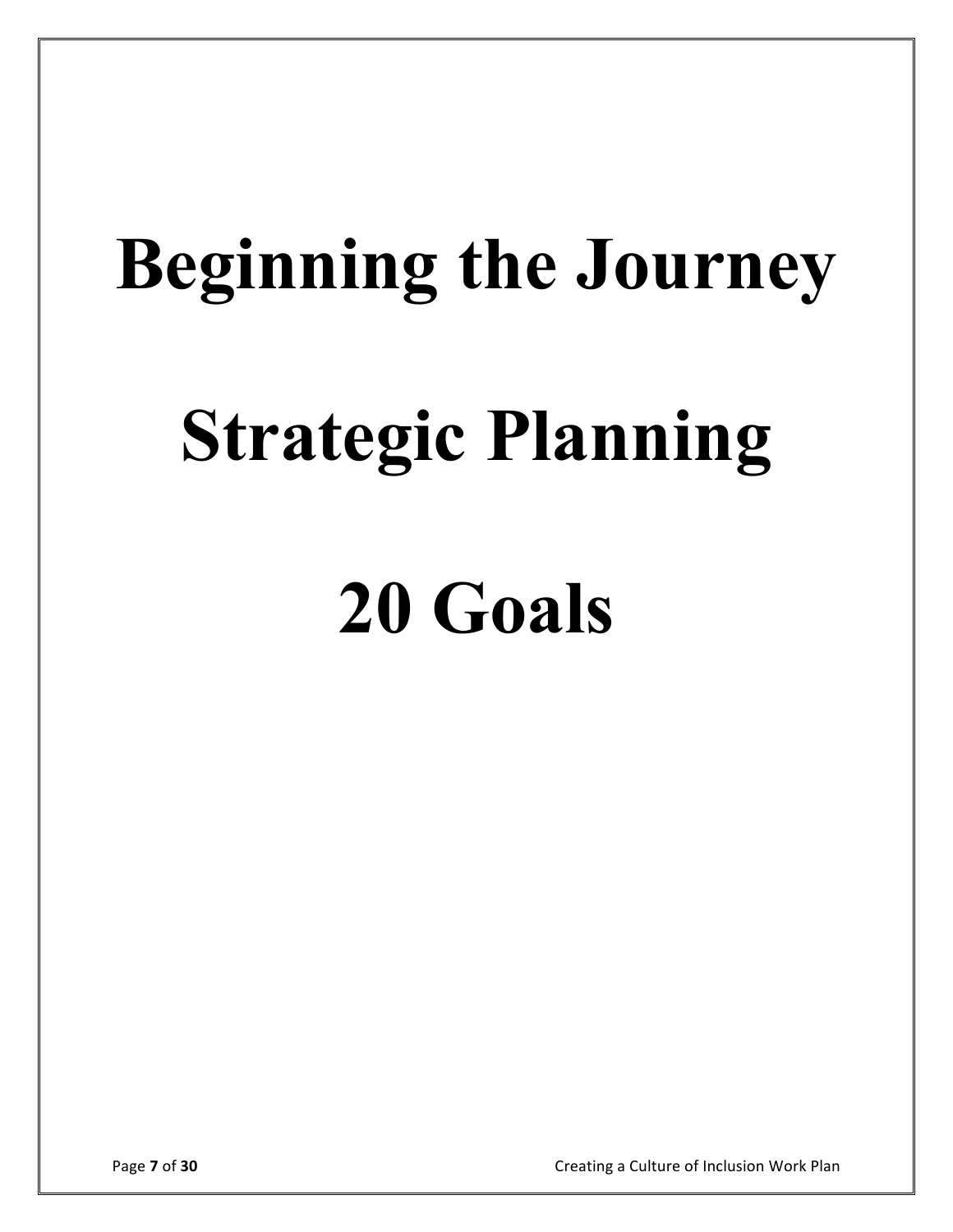#### 1. **Identify internal champions. A senior executive with clout can legitimize the program and help to break down barriers to implementation.**

WHAT NEEDS TO HAPPEN IN OUR ORGANIZATION?

#### **Action Step Examples**

We will work to identify a senior executive who has experience with disability such as having a disability him/herself or who has a family member with a disability and/or who has an understanding of the employment barriers faced by people with disabilities.

We will request that the senior executive assist in internally communicating and promoting the launch of the development and implementation of our Culture of Inclusion Roadmap.

#### **ACTION STEPS TIME LINE**

1.

2.

3.

Partnerships / Collaborations / Resources to help identify and implement action steps

Join **USBLN at** (www.usbln.org)

Find a mentor company to assist with strategies to identify your champion.

The **United States Business Leadership Network** helps build workplaces, marketplaces, and supply chains where people with disabilities are respected for their talents, while supporting the development and expansion of its BLN affiliates.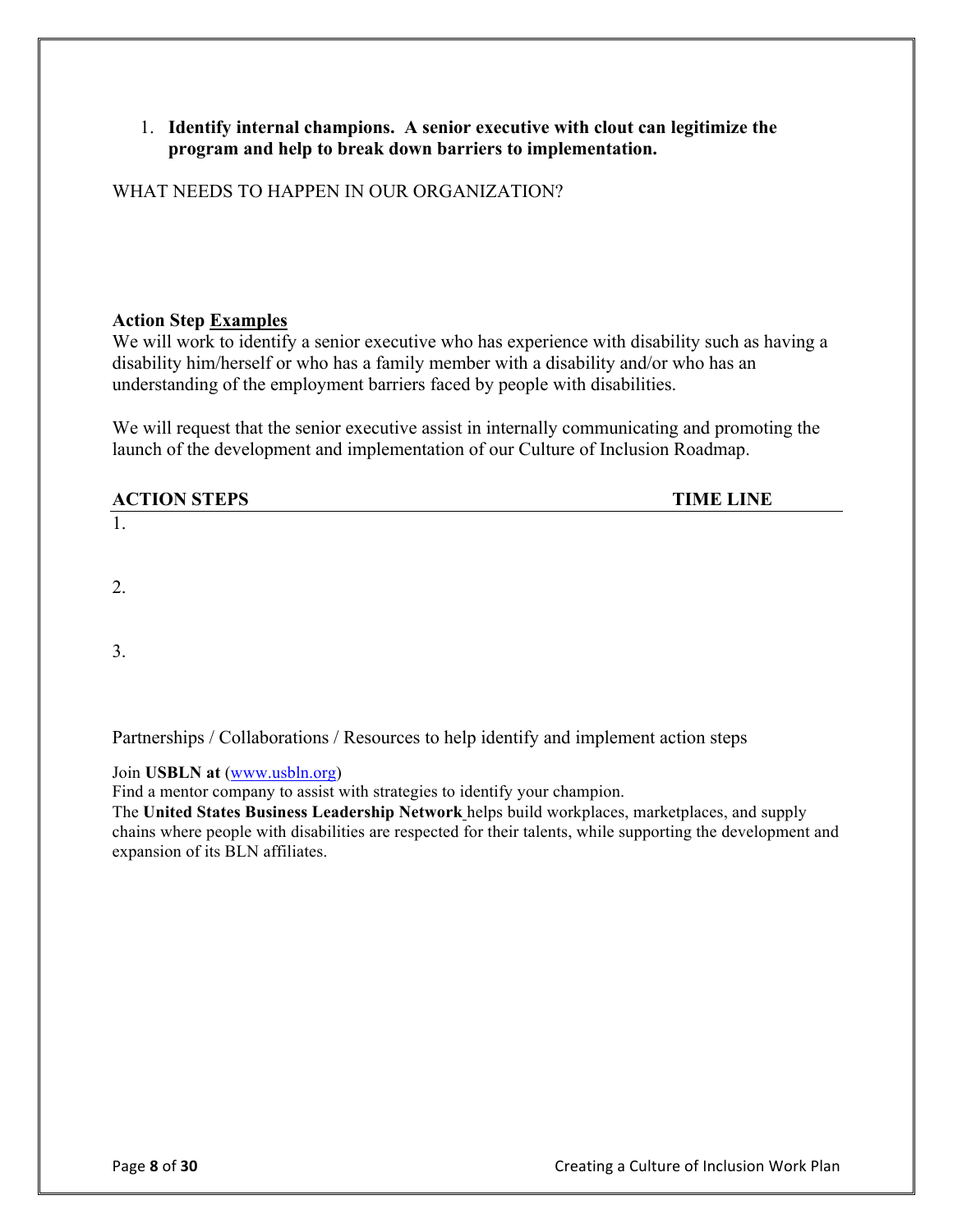#### 2. **Dispel disability-related myths and barriers. Ensure everyone in the organization has the latest factual information about disability in the workplace.**

WHAT NEEDS TO HAPPEN IN OUR ORGANIZATION?

#### **Action Step Examples**

We will research and have the facts about people with disabilities to counter the many myths. Facts would include employees with disabilities do not drive up insurance rates, do not increase workplace risk, and do not cost too much to accommodate.

We will work to integrate the Culture of Inclusion into the organization in order to advance business goals by challenging negative attitudes and stereotypes about people with disabilities.

| <b>ACTION STEPS</b> | <b>TIME LINE</b> |
|---------------------|------------------|
| . .                 |                  |

2.

3.

Partnerships / Collaborations / Resources to help identify and implement action steps

**U.S. Chamber of Commerce "Disability: Dispelling the Myths How People With Disabilities Can Meet Employer Needs"** at http://AskJAN.org/landingpage/NM\_BLN/index.html

**JAN's "Low Cost, High Impact" publication** at http://AskJAN.org/media/lowcosthighimpact.html The Job Accommodation Network (JAN) is the leading source of free, expert, and confidential guidance on workplace accommodations and disability employment issues.

**Think Beyond the Label** at www.thinkbeyondthelabel.com

A public-private partnership that delivers information, outreach and resources to businesses, job seekers and the public workforce system to ensure greater recruiting and hiring opportunities for job candidates with disabilities.

**Campaign for Disability Employment** at www.whatcanyoudocampaign.org

The Campaign for Disability Employment is a collaborative effort to promote positive employment outcomes for people with disabilities by encouraging employers and others to recognize the value and talent they bring to the workplace.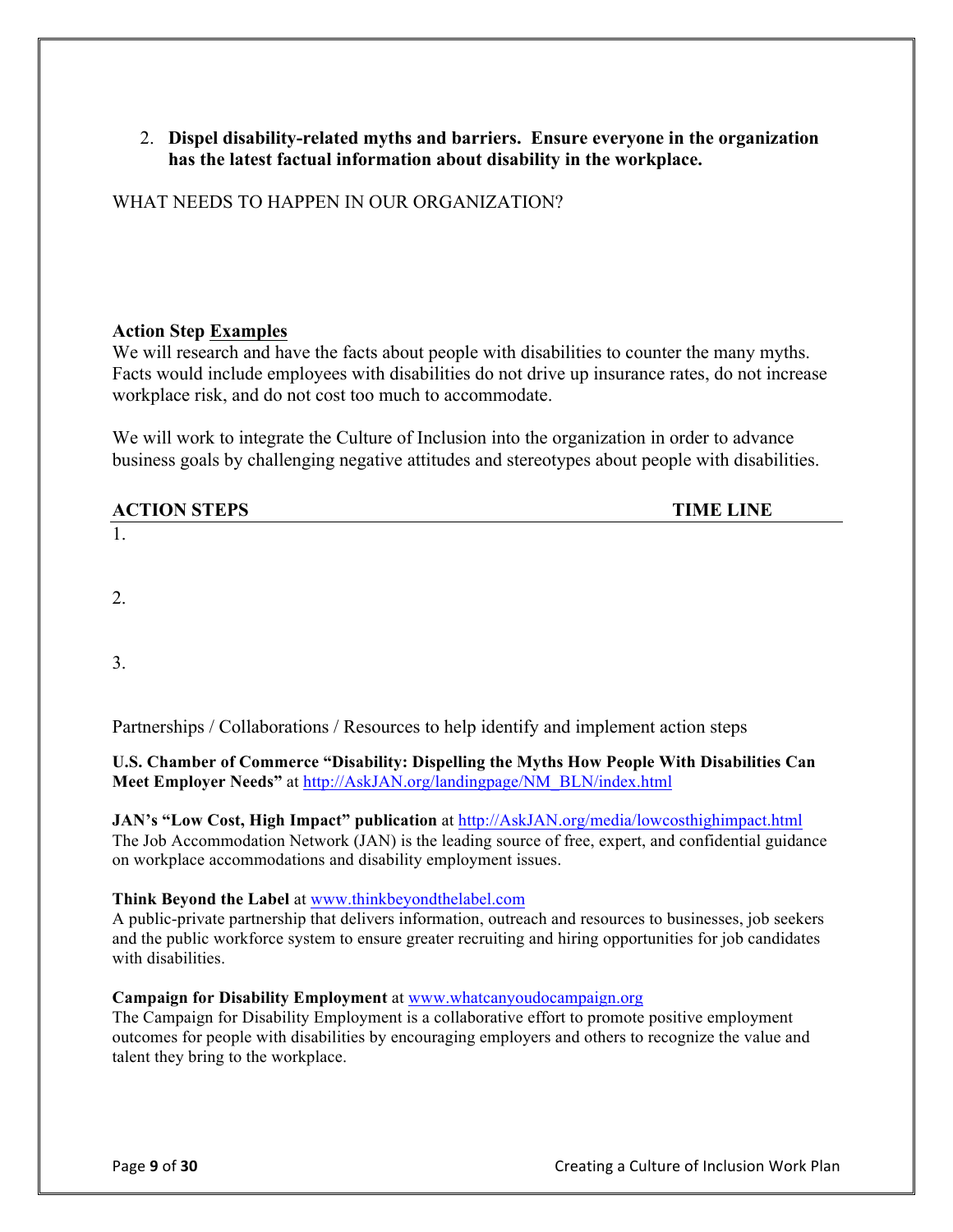#### 3. **Understand how disability employment and becoming "disability friendly" gives our organization a business advantage. Know our internal business case.**

WHAT NEEDS TO HAPPEN IN OUR ORGANIZATION?

#### **Action Step Examples**

We will use existing data and glean internal data to develop a business case for our sector.

We will share the business case with all employees and discuss how it impacts their workforce, marketplace and community. All staff in every department and every level should understand the business case including high level administrators and those who are our public face, such as receptionists, hiring managers, recruiters, webmasters, IT staff.

#### **ACTION STEPS TIME LINE**

2.

1.

3.

Partnerships / Collaborations / Resources to help identify and implement action steps

**ODEP's Ask EARN Business Case** at www.askearn.org/businesscase/index.asp

The Office of Disability Employment Policy, a U.S. Dept. of Labor sub-cabinet level agency, provides national leadership by developing and influencing disability employment-related policies and practices.

**Romano and Siperstein Article "A national survey of consumer attitudes towards companies that hire people with disabilities"** at http://AskJAN.org/landingpage/NM\_BLN/index.html

#### **JAN's Archived "Profit by Investing in Workers with Disabilities" Webcast** Archive at http://askjan.org/webcast/archive/index.htm

The Job Accommodation Network (JAN) is the leading source of free, expert, and confidential guidance on workplace accommodations and disability employment issues.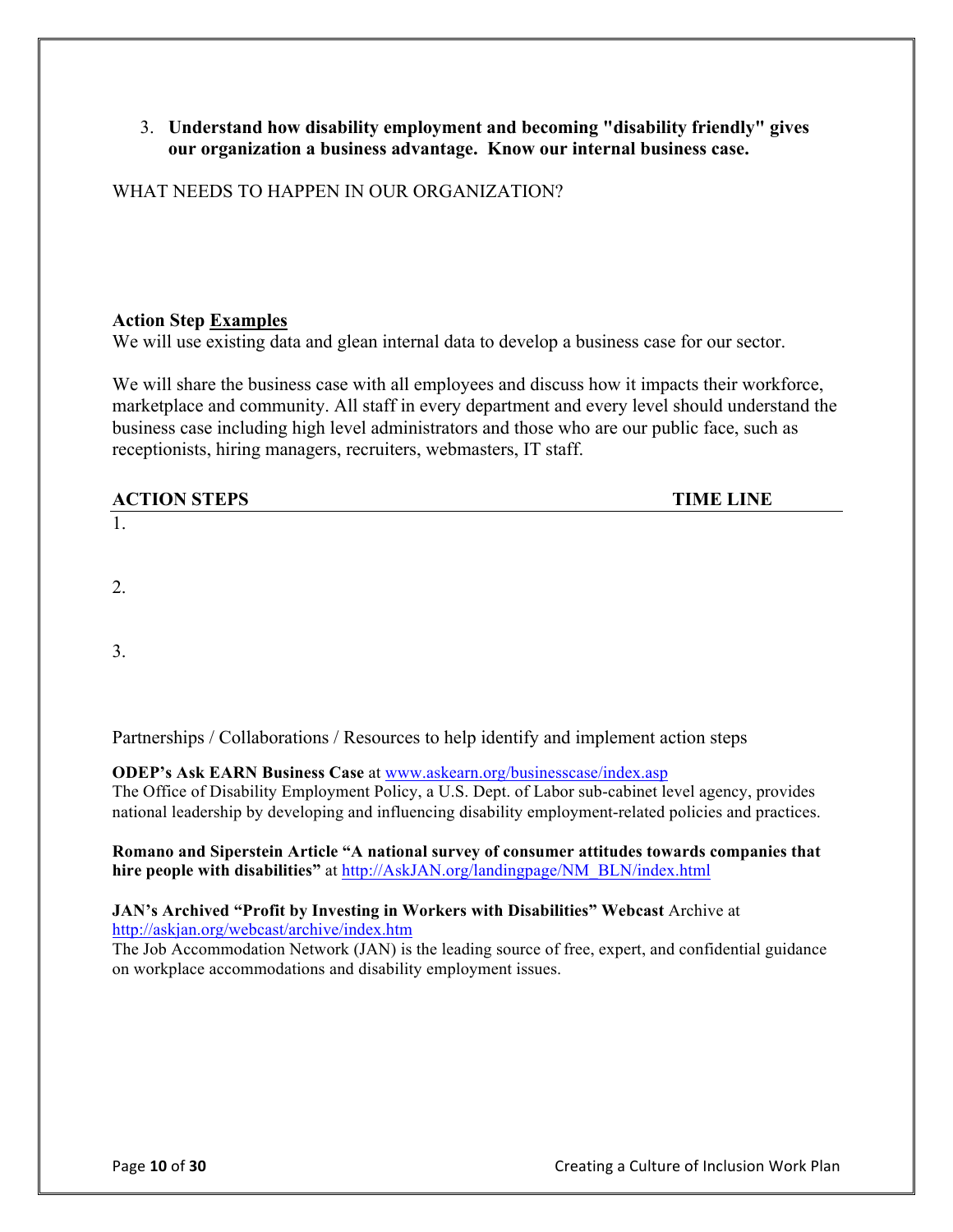4. **Ensure our Diversity strategy includes Disability. Disability is the largest minority group with more than 54 million members. Disability crosses all other diversity categories.** 

WHAT NEEDS TO HAPPEN IN OUR ORGANIZATION?

#### **Action Step Examples**

We will educate leadership / HR / employees on the importance and meaning of full inclusion to include people with disabilities.

We will develop an action plan for including disability diversity in our recruitment, selection, performance, succession, development and transition activities – the entire employee life cycle.

| <b>ACTION STEPS</b> | <b>TIME LINE</b> |
|---------------------|------------------|
|                     |                  |

2.

3.

Partnerships / Collaborations / Resources to help identify and implement action steps

#### **New Mexico Business Leadership Network** at www.newmexicobln.com.

Mission: We are New Mexico business leaders who collaborate with employers to promote and accomplish the business imperative of including people with disabilities in the workforce.

#### **Society for Human Resource Management's Disability Resource Portal** at

www.shrm.org/hrdisciplines/Diversity/Articles/Pages/disability\_072110.aspx

SHRM is the world's largest association devoted to human resource management. The Society serves the needs of HR professionals and advances the interests of the HR profession.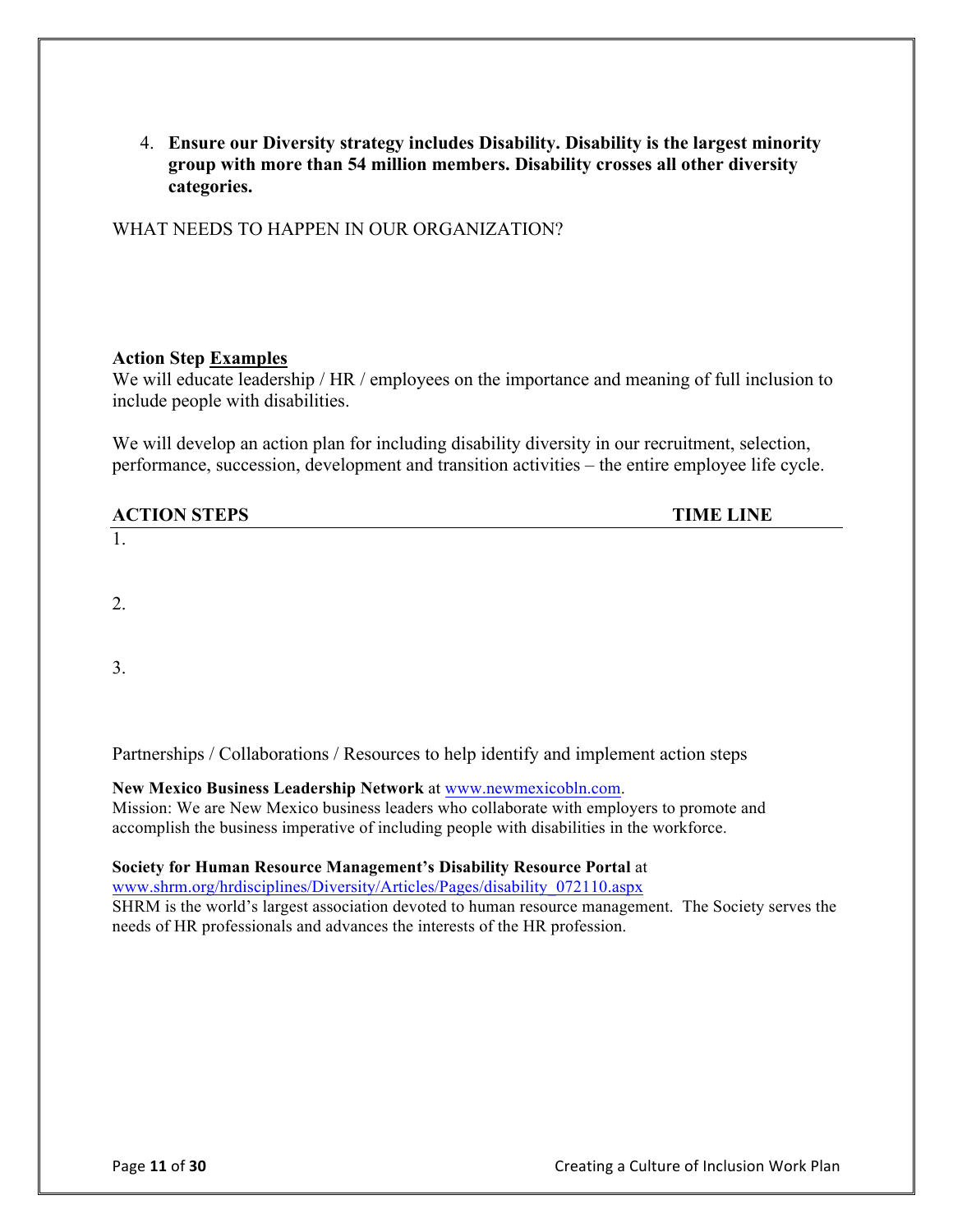#### 5. **Develop policies, procedures, practices, and training related to the employee life cycle which includes the natural occurrence of acquiring disability.**

WHAT NEEDS TO HAPPEN IN OUR ORGANIZATION?

#### **Action Step Examples**

We will implement policies, procedures, and practice best practices for including disability diversity in our recruitment, selection, performance, succession, development and transition activities – the entire employee life cycle.

We will develop training for all staff promoting a culture where disability is seen as a natural part of the life cycle.

We will identify and implement reasonable accommodation best practices. Use **JAN's Interactive Process Just-in-Time** Training Module at http://AskJAN.org/training/library.htm or adapt the process from http://AskJAN.org/media/interactiveprocessfact.doc

We will develop an ADA reasonable accommodation policy and procedure for the hiring managers, supervisors, and HR administrators to recognize and respond to accommodation requests.

| <b>ACTION STEPS</b> | <b>TIME LINE</b> |
|---------------------|------------------|
| 1.                  |                  |

2.

3.

Partnerships / Collaborations / Resources to help identify and implement action steps

#### **DBTAC Southwest ADA Center**

#### *"Developing a Successful Reasonable Accommodation Process"* **Part 1 Webcast AND** *Model Policies* -Small Business Model Reasonable Accommodation Policy

-Title II State and Local Government Procedures Model Reasonable Accommodation Policy http://ilru.org/html/training/webcasts/handouts/2011/01-19-DBTAC/index.html

#### **Part 2 Webcast and PowerPoint**

http://ilru.org/html/training/webcasts/archive/2011/01-26-DBTAC.html

#### **Job Accommodation Network (JAN)**

JAN's **Model Interactive Process** at http://askjan.org/training/library.htm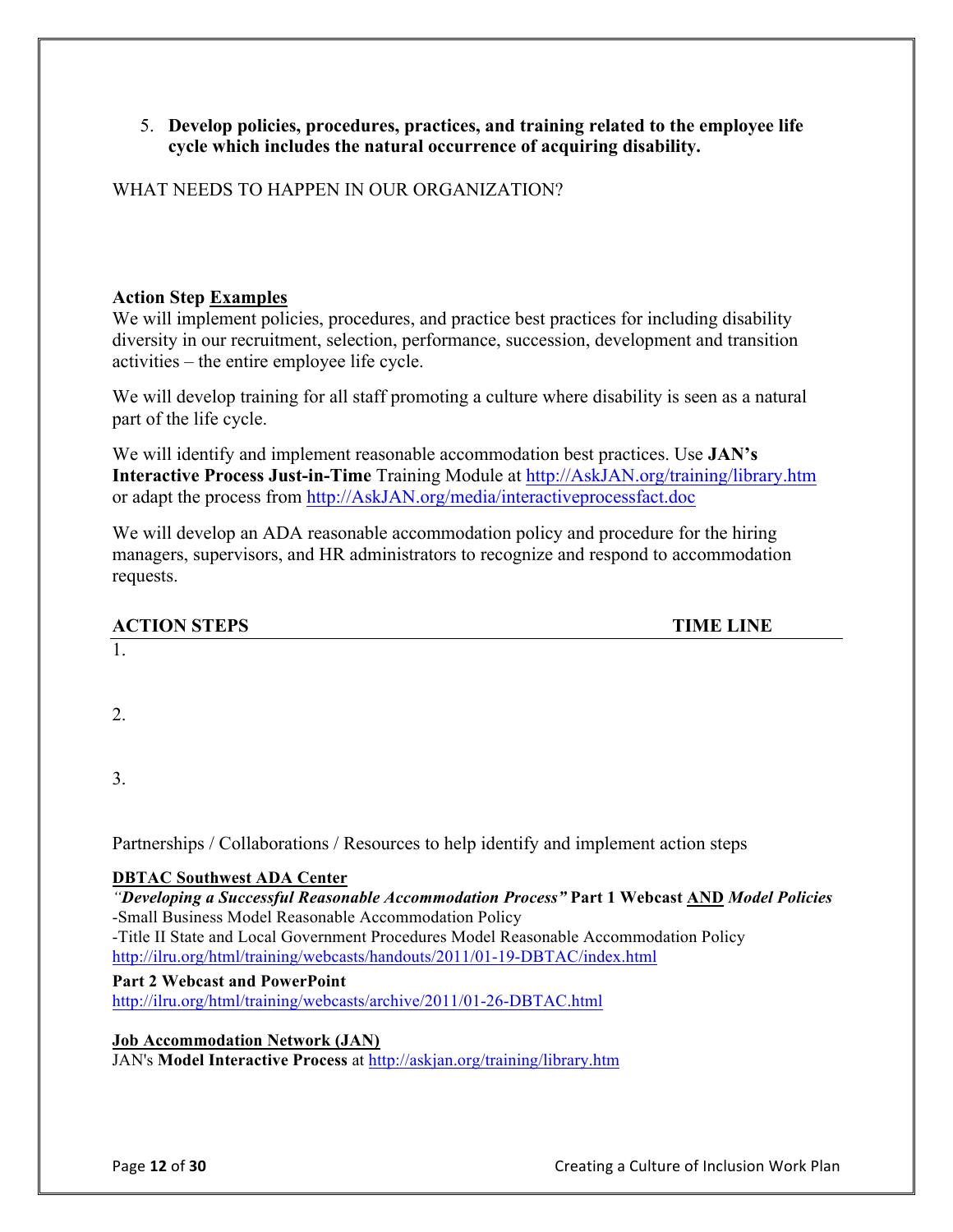#### 6. **Develop or adapt a proactive, open and defensible interactive process for successfully accommodating employees with disabilities.**

WHAT NEEDS TO HAPPEN IN OUR ORGANIZATION?

#### **Action Step Examples**

Identify and implement reasonable accommodation best practices. Use **JAN's Interactive Process Just-in-Time** Training Module at http://AskJAN.org/training/library.htm or adapt the process from http://AskJAN.org/media/interactiveprocessfact.doc

Develop an ADA reasonable accommodation policy and procedure for the hiring managers, supervisors, and HR administrators to recognize and respond to accommodation requests.

#### **DBTAC Southwest ADA Center Model Policies**

-Small Business Model Reasonable Accommodation Policy -Title II State and Local Government Procedures Model Reasonable Accommodation Policy http://ilru.org/html/training/webcasts/handouts/2011/01-19-DBTAC/index.html

#### **ACTION STEPS TIME LINE**

1.

2.

3.

Partnerships / Collaborations / Resources to help identify and implement action steps

#### **Job Accommodation Network** at www.askjan.org

The Job Accommodation Network (JAN) is the leading source of free, expert, and confidential guidance on workplace accommodations and disability employment issues.

#### **DBTAC Southwest ADA Center** at www.ADAsouthwest.org

The SWADAC is the Southwest's leading resource on the Americans with Disabilities Act and related disability rights laws. As part of the federally funded **ADA** National Network expert staff are available to provide training and publications and to respond to your inquiries via the toll free hotline. **(If you call outside of NM, TX, OK, LA, or AR – the 1-800-949-4232 number will direct you to your Regional ADA Center)**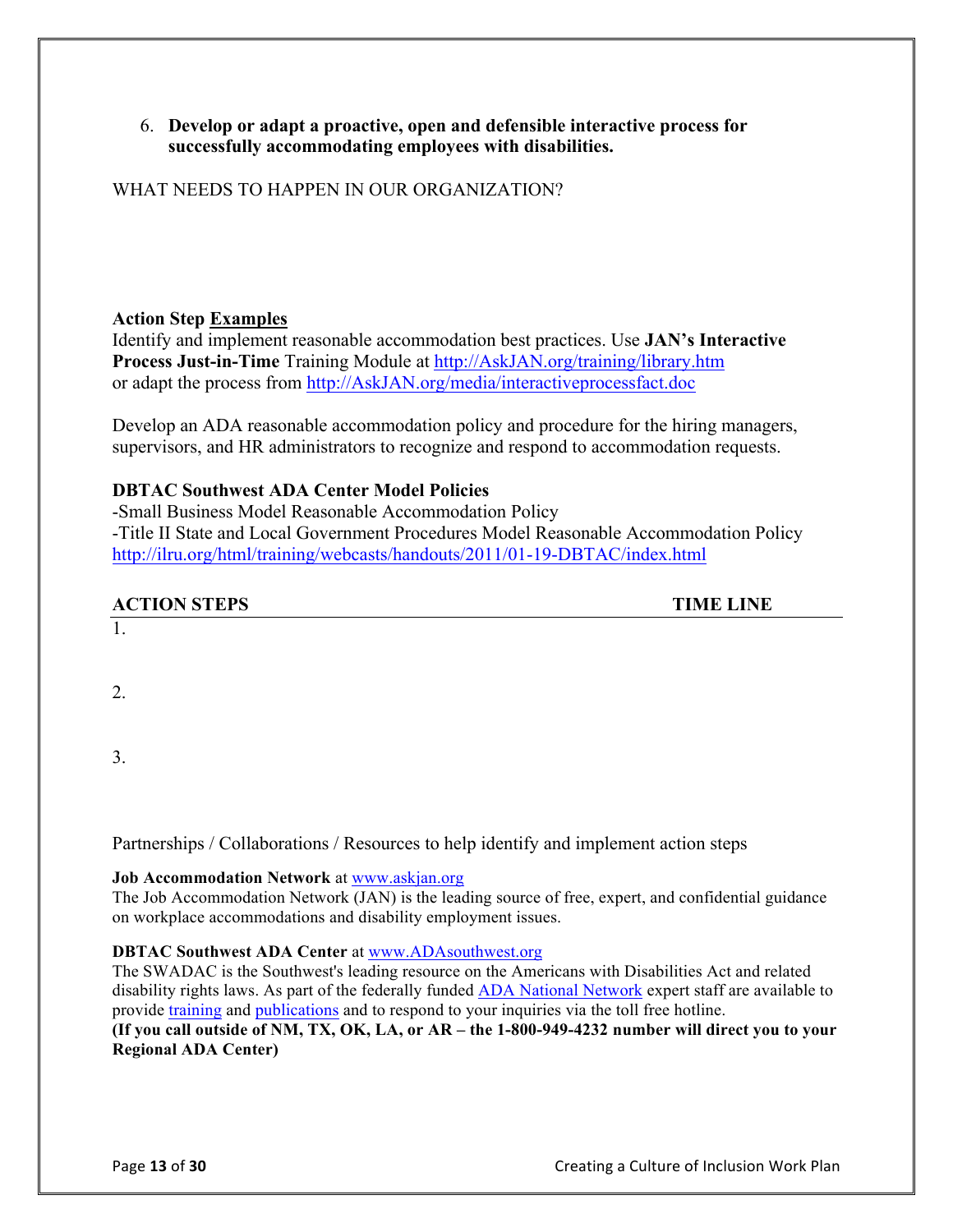7. **Make "stay-at-work" or "return-to-work" policies and practices an ideal of our workplace towards retaining talent. Break down the workers compensation, short term disability, and long term disability departmental silos.**

WHAT NEEDS TO HAPPEN IN OUR ORGANIZATION?

#### **Action Step Examples**

We will strive to make "stay-at-work" and "return-to-work" the first option after an employee is injured.

We will consider joining the **Disability Management Employers Coalition** (www.dmec.org) and consider their Certified Disability Management Professional certification.

| <b>ACTION STEPS</b> | <b>TIME LINE</b> |
|---------------------|------------------|
| .,                  |                  |

2.

3.

Partnerships / Collaborations / Resources to help identify and implement action steps

#### **Return-to-Work Matters**

www.rtwmatters.com

A practical online portal providing thousands of best practice time saving tips, tools, and training resources for those engaged in improving health outcomes for injured or ill employees.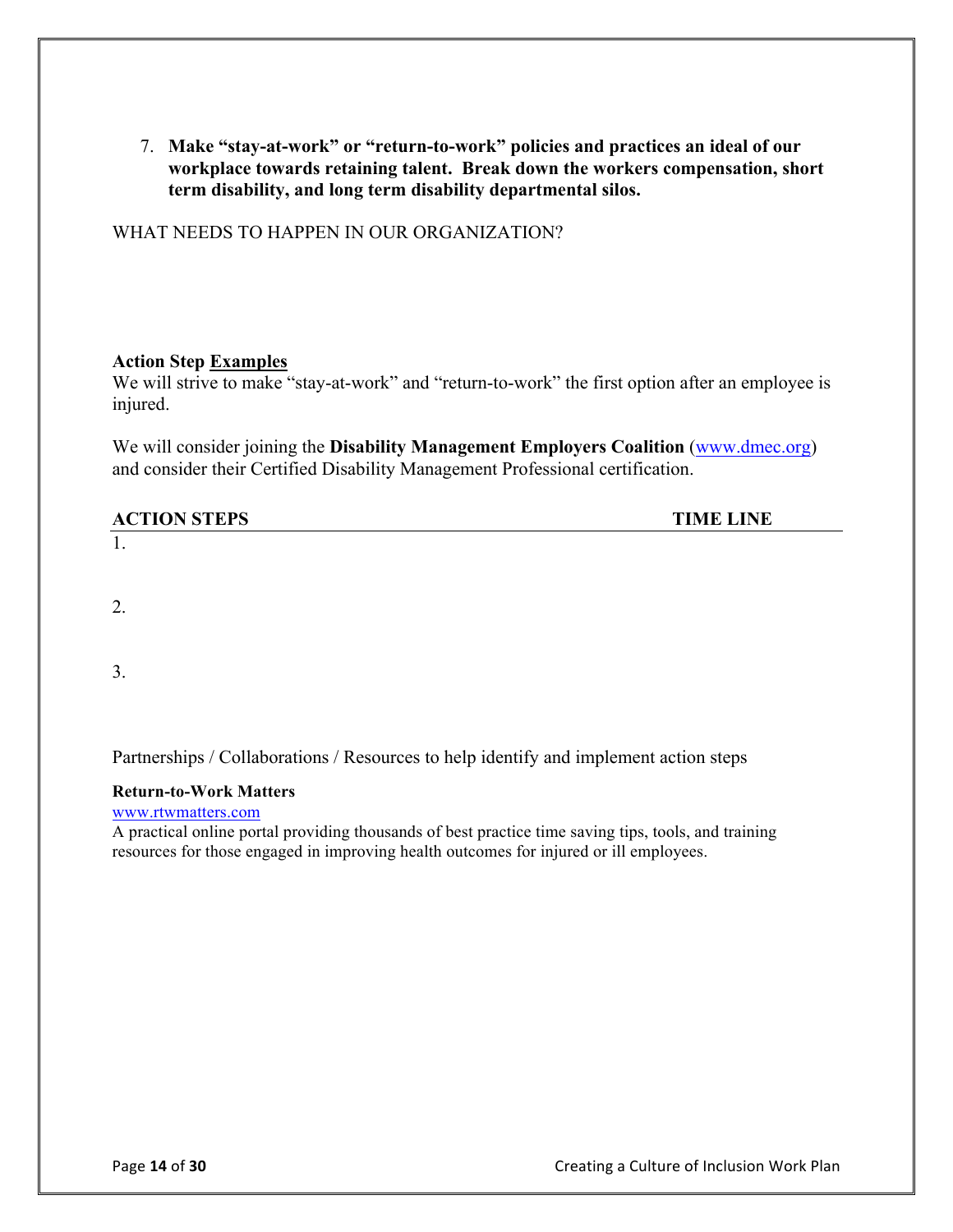8. **Know the legal obligations of our organization, including the Americans with Disabilities Act Amendments Act, the Rehabilitation Act, and the Family Medical Leave Act, as well as state Family Medical Leave and workers compensation laws.** 

**If we are a federal contractor: Develop a collaboration with our compliance officer and understand disability related legal obligations under Section 508 and Section 503.** 

WHAT NEEDS TO HAPPEN IN OUR ORGANIZATION?

#### **Action Step Examples**

We will develop a business-wide, disability plan and process to ensure consistent development, application, and evaluation of training, programs (including benefit programs), policies and procedures, and maintenance of effort.

We will insure the process integrates knowledge of the ADA/FMLA/Workers Compensation and includes a single point of contact who serves as the disability expert.

| <b>ACTION STEPS</b> | <b>TIME LINE</b> |
|---------------------|------------------|
| . .                 |                  |

2.

3.

Partnerships / Collaborations / Resources to help identify and implement action steps

#### **Job Accommodation Network** at www.askjan.org

The Job Accommodation Network (JAN) is the leading source of free, expert, and confidential guidance on workplace accommodations and disability employment issues.

#### **DBTAC Southwest ADA Center** at www.ADAsouthwest.org

The SWADAC is the Southwest's leading resource on the Americans with Disabilities Act and related disability rights laws. Expert staff are available to provide training and publications and to respond to your inquiries via the toll free hotline. **. (If you call outside of NM, TX, OK, LA, or AR – the 1-800-949-4232 number will direct you to your Regional ADA Center)**

**Insurance Educational Association** in collaboration with the **Disability Management Employer's Coalition Certified Professional in Disability Management** http://www.ieatraining.com/cpdm/index.asp

**The Family and Medical Leave Act, the Americans with Disabilities Act, and**  Title VII of the Civil Rights Act of 1964 at http://www.eeoc.gov/policy/docs/fmlaada.html

**Federal Contractor 503 Disability Compliance** at www.dol.gov/compliance/laws/comp-rehab.htm and **Section 508 accessible websites requirements** at www.section508.gov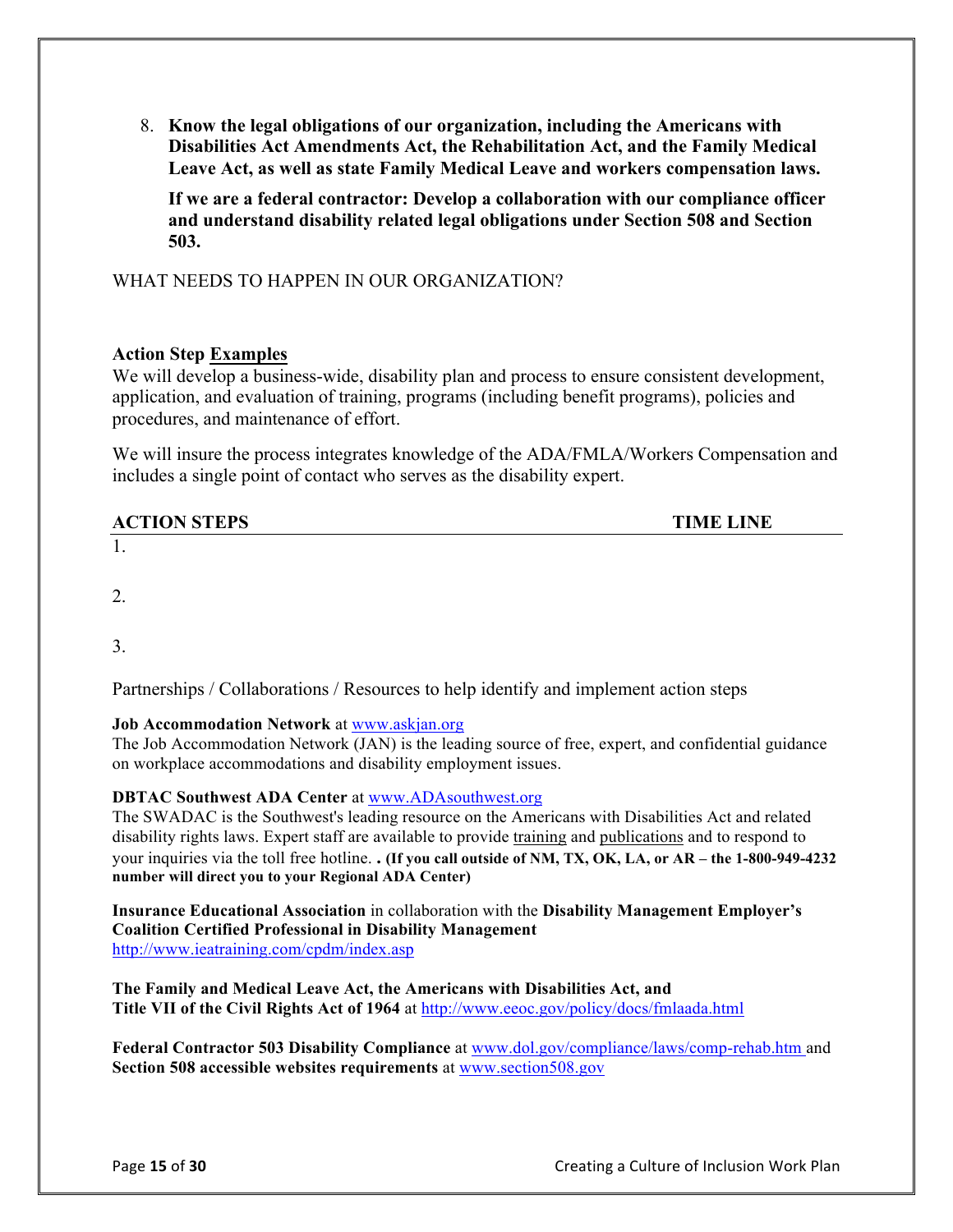#### 9. **Conduct a physical site accessibility audit of our facility.**

#### WHAT NEEDS TO HAPPEN IN OUR ORGANIZATION?

#### **Action Step Examples**

We will create a road map to test for architectural accessibility problems, remediate problems, implement training and create processes to keep compliant and universally accessible. Implement accessibility checklist to assure accessibility of entrances, doors, parking, bathroom, offices, conference rooms, break areas, etc.

We will join **USBLN** (www.usbln.org) to begin benchmarking our company against other companies.

# **ACTION STEPS TIME LINE**

1.

2.

3.

Partnerships / Collaborations / Resources to help identify and implement action steps

#### **The United States Access Board** at www.access-board.gov

The Access Board is a leading source of information on accessible design. The Board develops and maintains design criteria for the built environment, transit vehicles, telecommunications equipment, and for electronic and information technology.

#### **DBTAC Southwest ADA Center** at www.ADAsouthwest.org

The SWADAC is the Southwest's leading resource on the Americans with Disabilities Act and related disability rights laws. As part of the federally funded ADA National Network expert staff are available to provide training and publications and to respond to your inquiries via the toll free hotline**. (If you call outside of NM, TX, OK, LA, or AR – the 1-800-949-4232 number will direct you to your Regional ADA Center)**

**JAN's** resources on physical accessibility can be found at http://askjan.org/topics/accessi.htm

#### **Department of Justice**

**2010 ADA Standards for Accessible Design** at www.ada.gov/2010ADAstandards\_index.htm

#### **ADA Network**

**ADA Checklist for Readily Achievable Barrier Removal** at www.adachecklist.org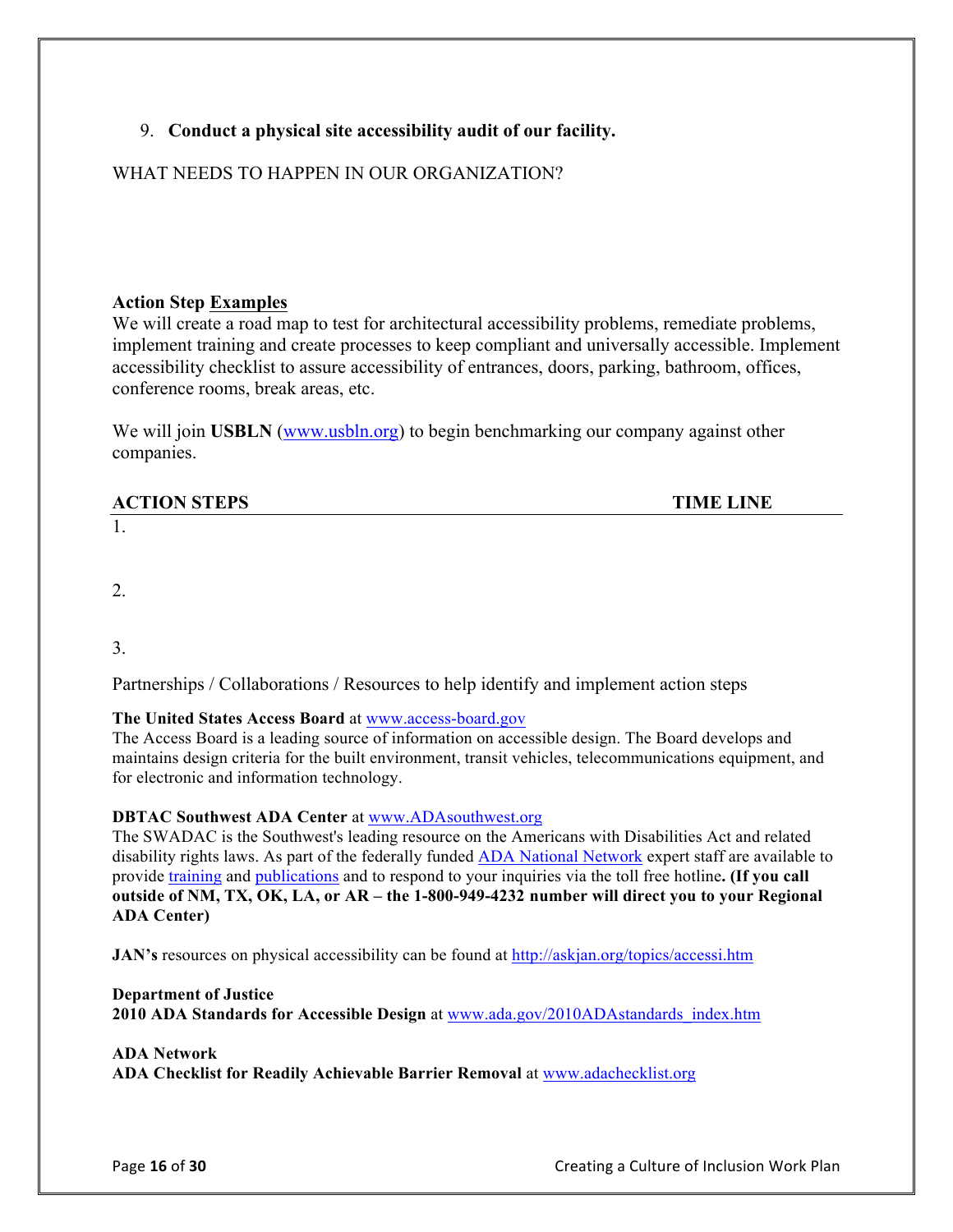#### 10. **Conduct an accessibility audit of corporate communication technologies, including the company's website, and intranet.**

WHAT NEEDS TO HAPPEN IN OUR ORGANIZATION?

#### **Action Step Examples**

We will create a road map to test for organization wide software/hardware systems for ADA compliance problems, remediate problems, train web developers and create processes to keep compliant. If we are the federal government, we will assure Section 508 compliance.

We will join **USBLN** (www.usbln.org) to begin benchmarking our company against other companies.

#### **ACTION STEPS TIME LINE**

2.

1.

3.

Partnerships / Collaborations / Resources to help identify and implement action steps

JAN SNAP Tool and Website Accessibility Webcast at http://askjan.org/bulletins/SNAPTool.htm The Job Accommodation Network (JAN) is the leading source of free, expert, and confidential guidance on workplace accommodations and disability employment issues. Also, see JANs resources regarding accessibility at http://askjan.org/topics/onlineapps.htm

#### **DBTAC Southwest ADA Center** at www.ADAsouthwest.org

The SWADAC is the Southwest's leading resource on the Americans with Disabilities Act and related disability rights laws. As part of the federally funded **ADA** National Network expert staff are available to provide training and publications and to respond to your inquiries via the toll free hotline. **(If you call outside of NM, TX, OK, LA, or AR – the 1-800-949-4232 number will direct you to your Regional ADA Center)**

#### **GSA's IT Accessibility and Workforce (ITAW)** for building accessible websites and IT infrastructure www.section508.gov

Standards apply to the Federal Government but are the best standards to be used by businesses and local government to build a fully accessible website.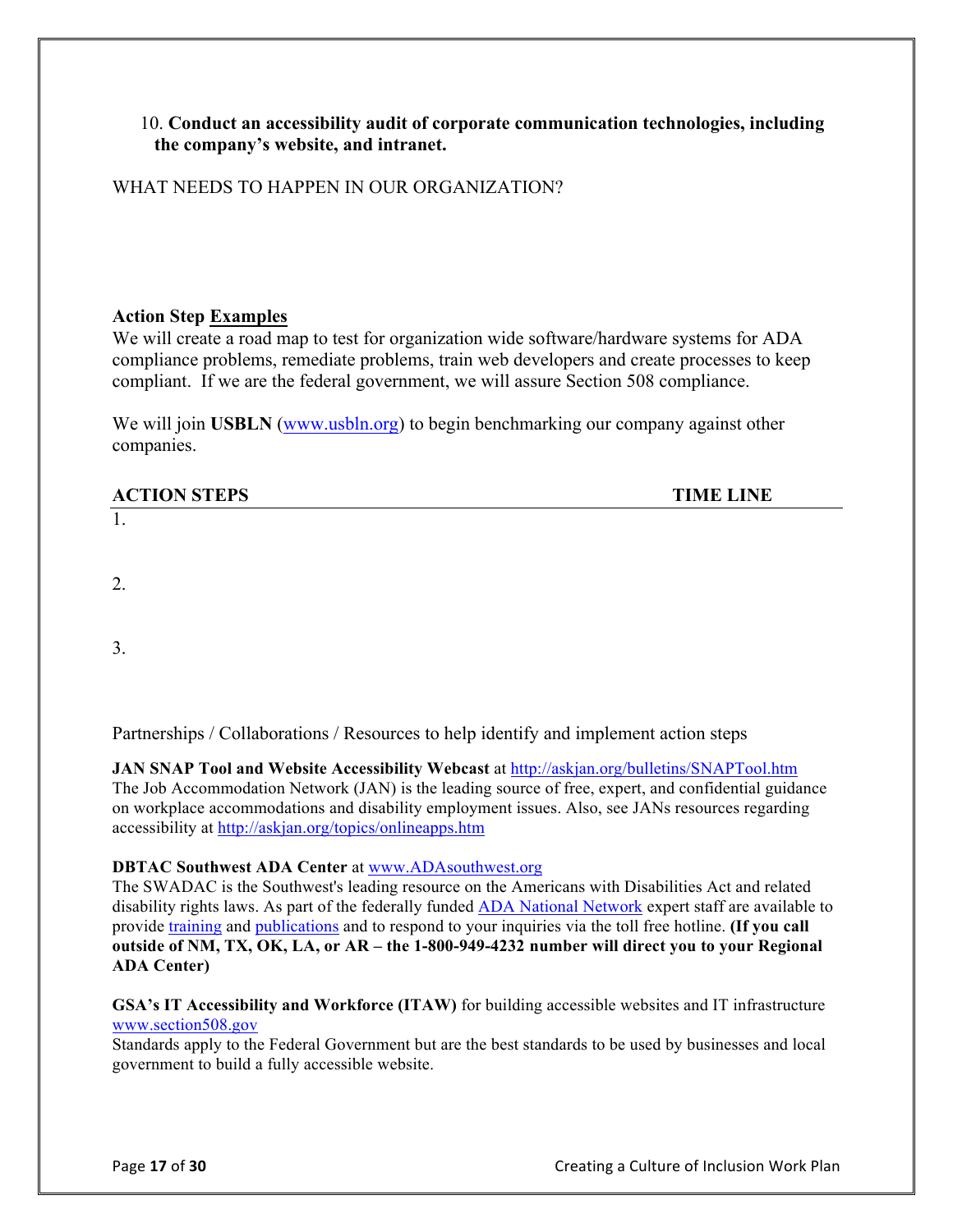11. **Conduct an accessibility audit of all of our hiring processes including our applicant tracking system.**

WHAT NEEDS TO HAPPEN IN OUR ORGANIZATION?

#### **Action Step Examples**

We will ask **JAN** (www.askjan.org) to test our applicant tracking system and suggest accessibility fixes. Testing tool can be found at **JAN SNAP Tool and Website Accessibility Webcast** at http://askjan.org/bulletins/SNAPTool.htm

We will partner with ODEP's (www.dol.gov/odep) **Employer Assistance and Resource Network** (EARN at www.askearn.org) program to assist with guidance on making our processes inclusive.

Ensure all training sites, materials, and communications are accessible.

| <b>ACTION</b><br><b>STEPS</b><br>L'IL IJ<br>ັ | TIME<br><b>INF</b> |
|-----------------------------------------------|--------------------|
|                                               |                    |

1.

2.

3.

Partnerships / Collaborations / Resources to help identify and implement action steps

#### **The Job Accommodation Network (JAN)** at www.askjan.org

The leading source of free, expert, and confidential guidance on workplace accommodations and disability employment issues.

#### **State Vocational Rehabilitation Agency** at http://askjan.org/cgi-win/TypeQuery.exe?902

The purpose of the State Vocational Rehabilitation agency (General and Blind State Agency) is to help people with disabilities achieve a suitable employment outcome.

#### **DBTAC Southwest ADA Center** at www.ADAsouthwest.org

The SWADAC is the Southwest's leading resource on the Americans with Disabilities Act and related disability rights laws. As part of the federally funded ADA National Network expert staff are available to provide training and publications and to respond to your inquiries via the toll free hotline. **(If you call outside of NM, TX, OK, LA, or AR – the 1-800-949-4232 number will direct you to your Regional ADA Center)**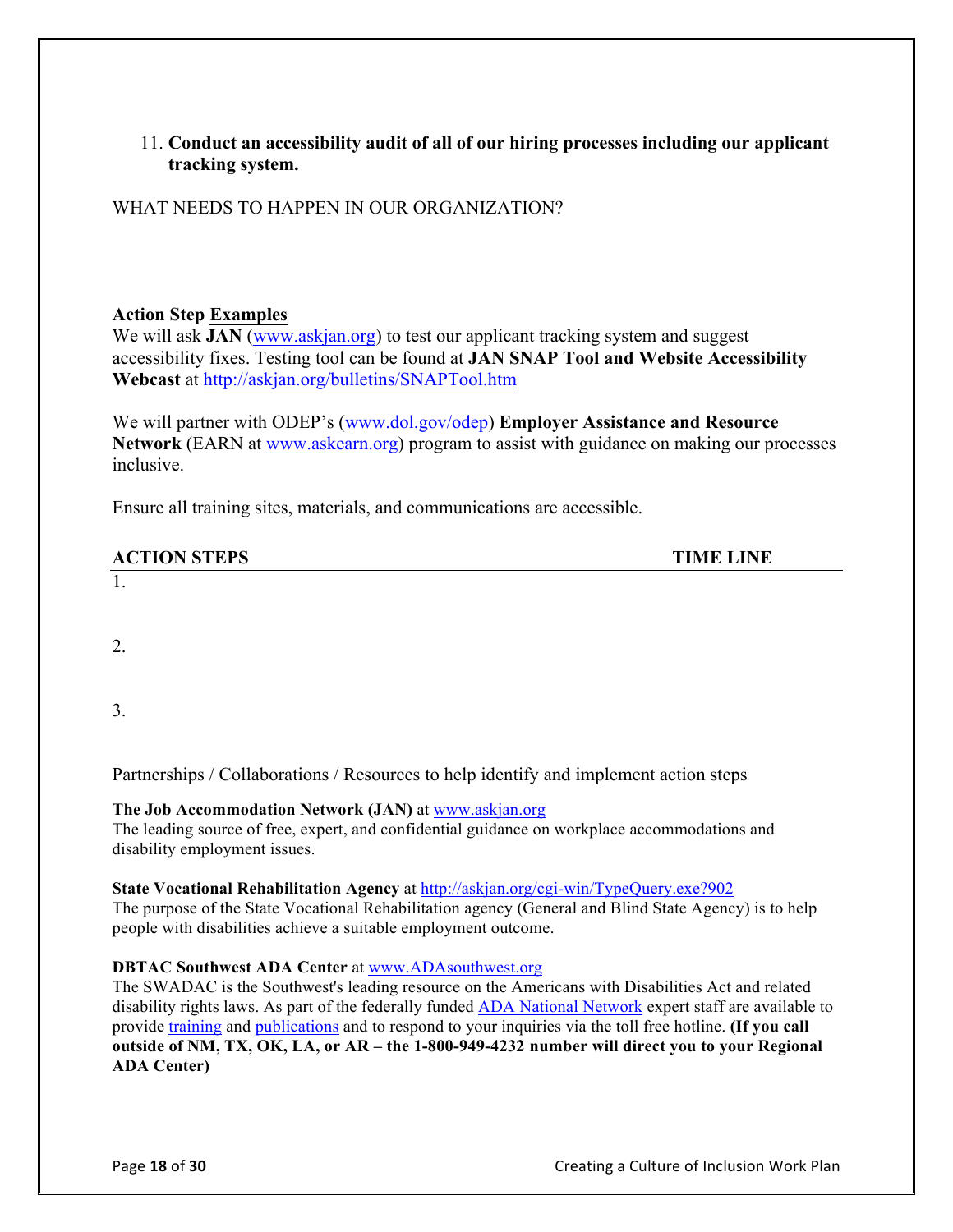#### 12. **Become knowledgeable about assistive technologies.**

#### WHAT NEEDS TO HAPPEN IN OUR ORGANIZATION?

#### **Action Step Examples**

We will educate ourselves and our organization about various assistive technologies (AT) to remove employment barriers and enhance employee productivity.

We will take part in one of the **Office of Disability Employment Policy's** (ODEP) assistive technology events at http://www.dol.gov/odep/topics/Technology.htm

We will use our **State AT Project** to try out assistive technologies in our workplace.

| <b>ACTION STEPS</b> | <b>TIME LINE</b> |
|---------------------|------------------|
|                     |                  |

2.

3.

Partnerships / Collaborations / Resources to help identify and implement action steps

**National Assistive Technology Technical Assistance Partnership (NATTAP)** at http://resnaprojects.org/nattap/at/stateprograms.html

The 56 state and territory programs are funded under the Assistive Technology Act of 1998, as amended. State Assistive Technology Act programs work to improve the provision of assistive technology to individuals with disabilities of all ages through comprehensive statewide programs of technology-related assistance.

**State Contact List** at http://resnaprojects.org/nattap/scripts/nattapcontacts.pl

#### **JAN Publications on Accessibility and Universal Design** at http://askjan.org/topics/univdes.htm

The Job Accommodation Network (JAN) is the leading source of free, expert, and confidential guidance on workplace accommodations and disability employment issues.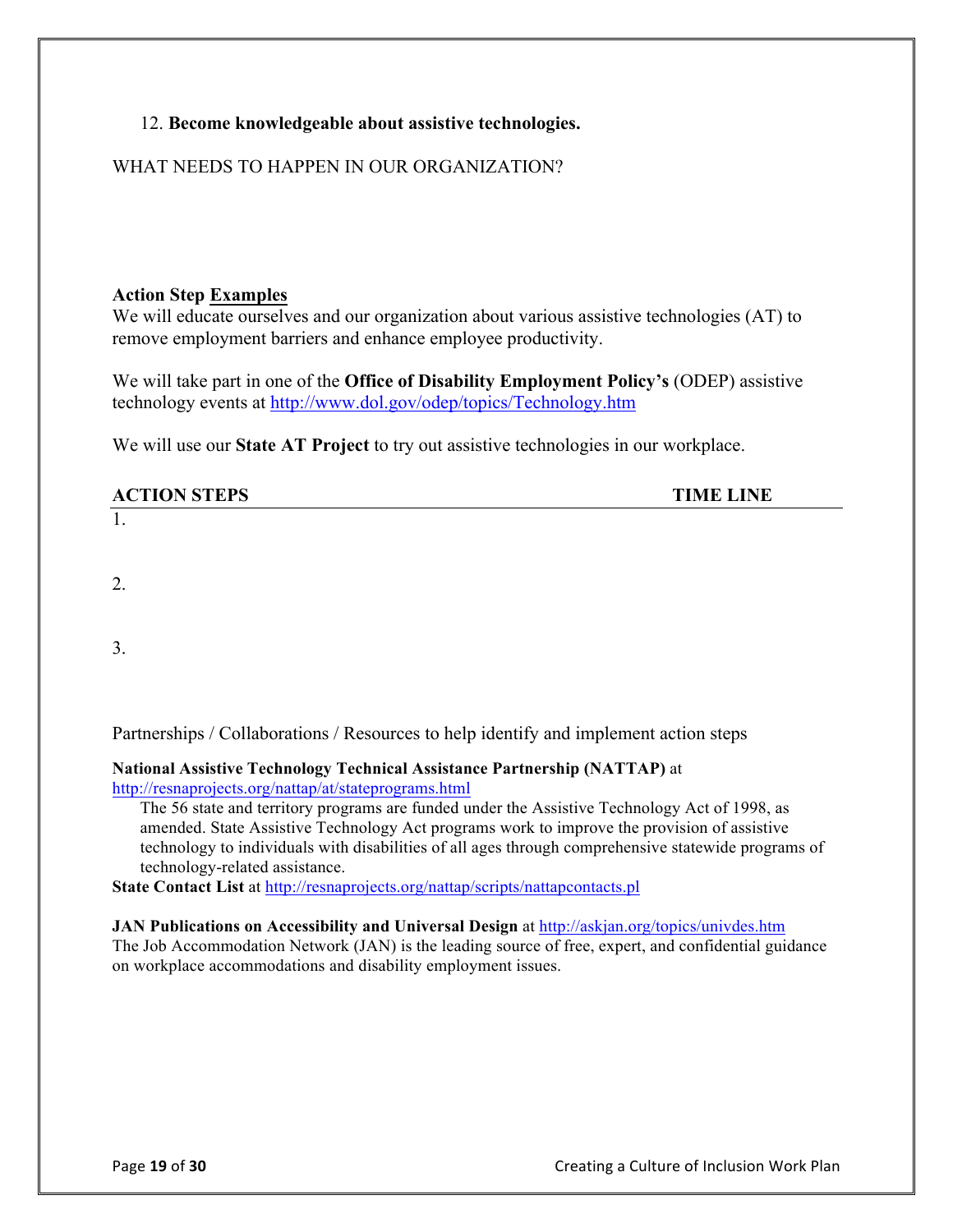#### 13. **Develop collaborations with organizations to build our recruiting pipeline.**

#### WHAT NEEDS TO HAPPEN IN OUR ORGANIZATION?

#### **Action Step Examples** We will join **Career Opportunities with Students with Disabilities (COSD)** at www.cosdonline.org.

We will educate ourselves and hiring managers of ODEP's **Workforce Recruitment Program for College Students with Disabilities** (https://wrp.gov/LoginPre.do?method=login), **Emerging Leaders Program** (www.emerging-leaders.com)**, Entry Point** (http://ehrweb01.aaas.org/entrypoint), and other similar programs.

| <b>ACTION STEPS</b> | <b>TIME LINE</b> |
|---------------------|------------------|
| л.                  |                  |

2.

3.

Partnerships / Collaborations / Resources to help identify and implement action steps

#### **Disability.gov** at www.disability.gov

Federal government website for comprehensive information on disability programs and services in communities nationwide with links to more than 14,000 resources from federal, state and local government agencies; academic institutions; and nonprofit organizations. Employment answers at www.disability.gov/employment.

#### **Bender Consulting Services, Inc.** at http://www.benderconsult.com

Bender Consulting Services, Inc. operates across the United States and in Canada. A company that positively impacts worldwide change, resulting in increased competitive employment of people with disabilities.

#### **Disability Related Job Banks**

**ABILITY Jobs** at www.abilityjobs.com, **Disaboom Jobs** at www.disaboomjobs.com, **Hireability** at www.hireability.com and **Sierra Group's One More Way Foundation** at www.onemoreway.org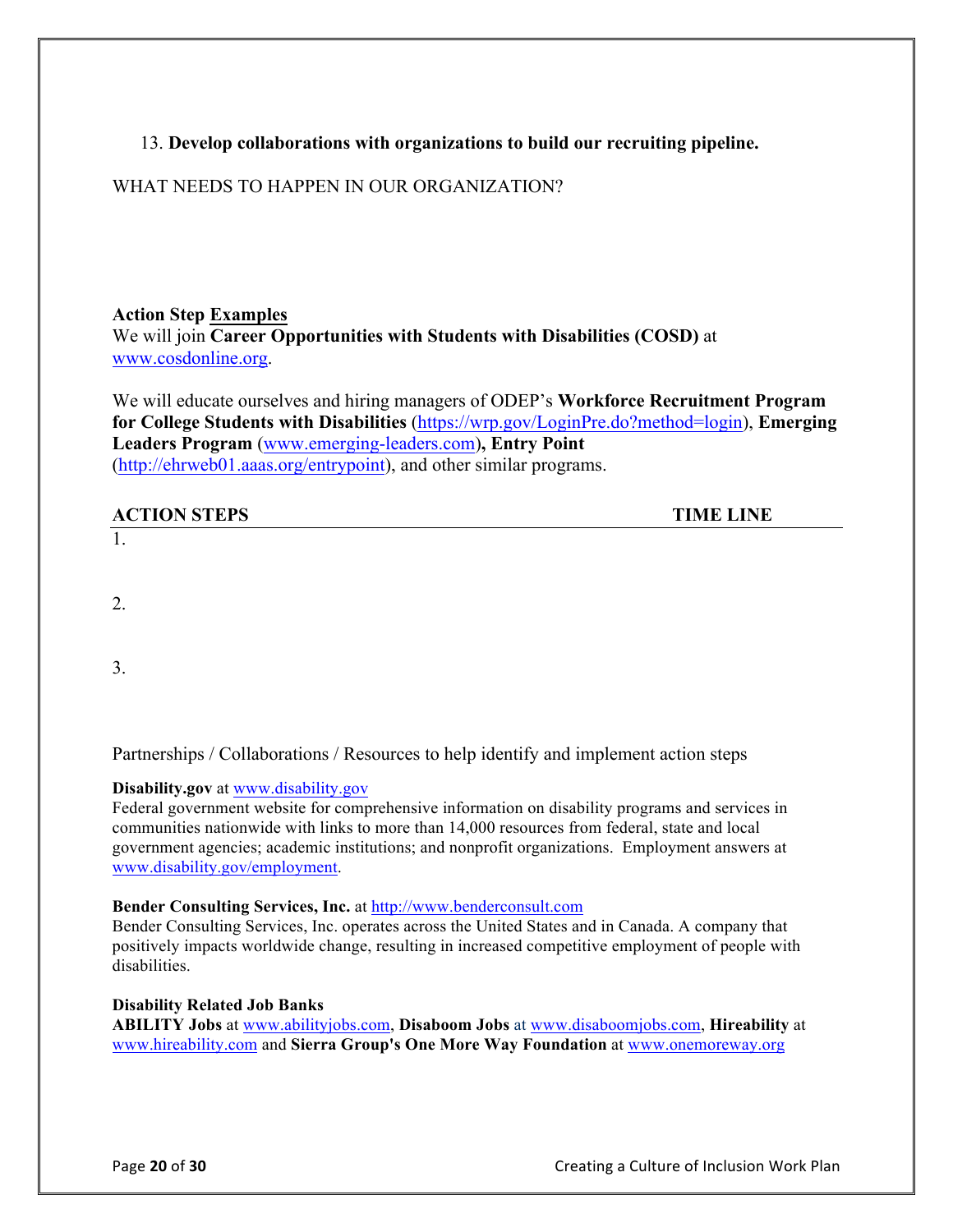#### 14. **Develop a recruiting strategy for Wounded Warriors.**

#### WHAT NEEDS TO HAPPEN IN OUR ORGANIZATION?

#### **Action Step Examples**

We will download Lisa Rosser's "**The Value of a Veteran**" to guide our efforts to recruit and retain military veterans (www.thevalueofaveteran.com).

We will train our recruiters and hiring managers on specific topics, such as hiring disabled veterans and translating the military resume.

We will develop and implement marketing tactics for reaching the military including using social media recruiting techniques.

#### **ACTION STEPS TIME LINE**

2.

1.

3.

Partnerships / Collaborations / Resources to help identify and implement action steps

**New Mexico Business Leadership Network** to connect with Vet organizations at www.newmexicobln.com Mission: We are business leaders who collaborate with employers to promote and accomplish the business imperative of including people with disabilities in the workforce.

#### **The Value of a Veteran** at www.thevalueofaveteran.com

Their mission is to help organizations improve their veteran recruiting and retention.

#### **Wounded Warriors Program** at www.woundedwarriorproject.org

WWP raises awareness and enlist the public's aid for the needs of injured service members. They help injured service members aid and assist each other and provide unique, direct programs and services to meet the needs of injured service members.

**Veterans' Employment & Training Service** at www.dol.gov/vets/aboutvets/contacts/main.htm VETS provides resources and expertise to assist and prepare veterans and service members to obtain meaningful careers, maximize their employment opportunities, and protect their employment rights.

#### **Job Accommodation Network** at http://askjan.org/media/ptsdvets.htmll

The Job Accommodation Network (JAN) is the leading source of free, expert, and confidential guidance on workplace accommodations and disability employment issues.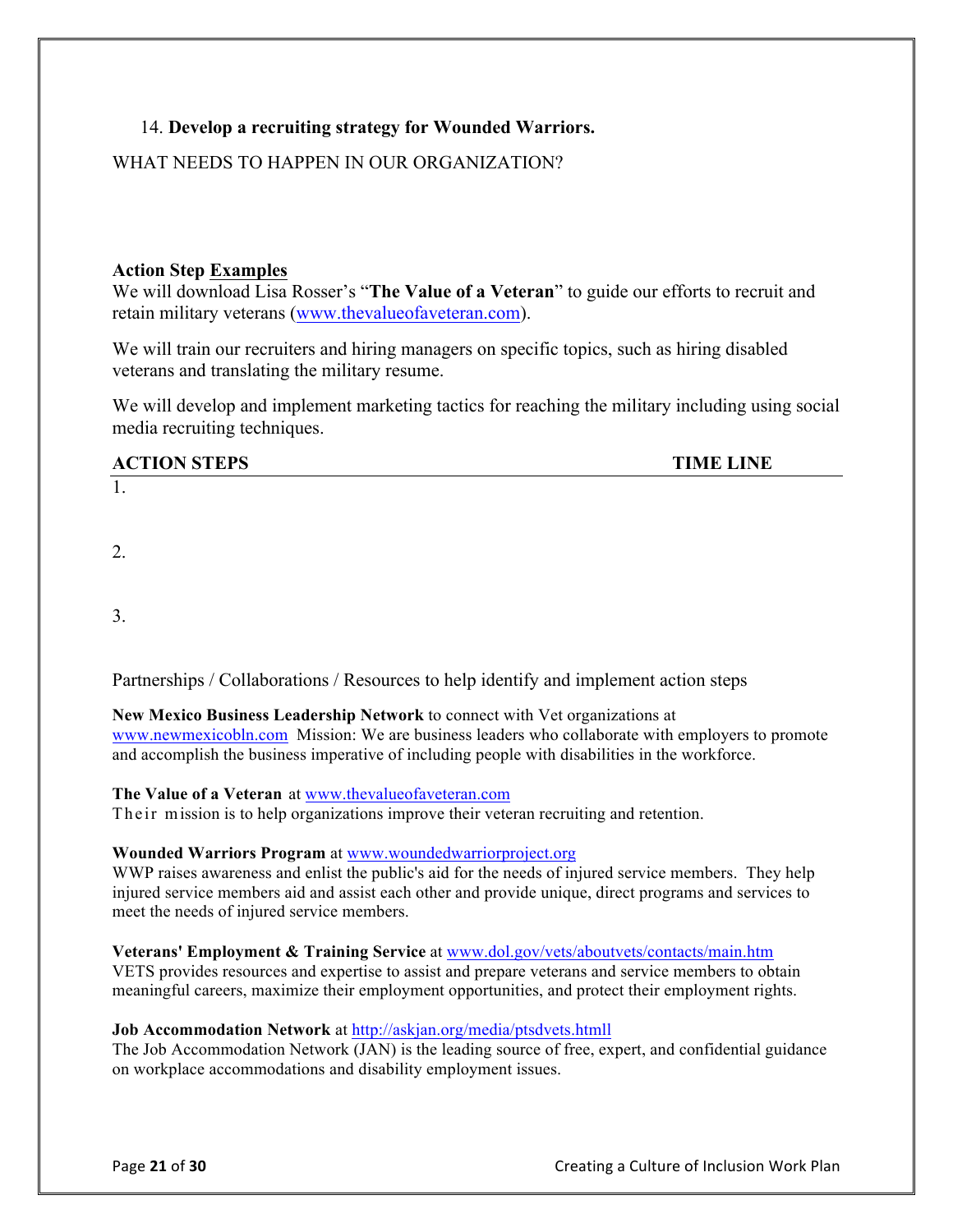#### 15. **Collaborate with local, regional, and national programs to assist in meeting recruitment targets and hiring people with disabilities.**

WHAT NEEDS TO HAPPEN IN OUR ORGANIZATION?

#### **Action Step Examples**

We will collaborate with ODEP's **EARN** Program (AskEARN.org)

We will build a relationship with **Manpower** (www.manpower.com).

We will build a relationship with organizations such as **Goodwill, Easter Seals, or United Cerebral Palsy**.

#### **ACTION STEPS TIME LINE**

1.

2.

3.

Partnerships / Collaborations / Resources to help identify and implement action steps

#### **Project Search Model** at www.projectsearch.us

The Project SEARCH High School Transition Program is a unique, business led, one year school-to-work program that takes place entirely at the workplace. Total workplace immersion facilitates a seamless combination of classroom instruction, career exploration, and hands-on training through worksite rotations.

#### **State Vocational Rehabilitation Agency** at http://askjan.org/cgi-win/TypeQuery.exe?902

The purpose of the State Vocational Rehabilitation agency (General and Blind State Agency) is to help people with disabilities achieve a suitable employment outcome.

#### **Bender Consulting Associates** at http://www.benderconsult.com/

Bender Consulting Services, Inc. operates across the United States and in Canada. A company that positively impacts worldwide change, resulting in increased competitive employment of people with disabilities.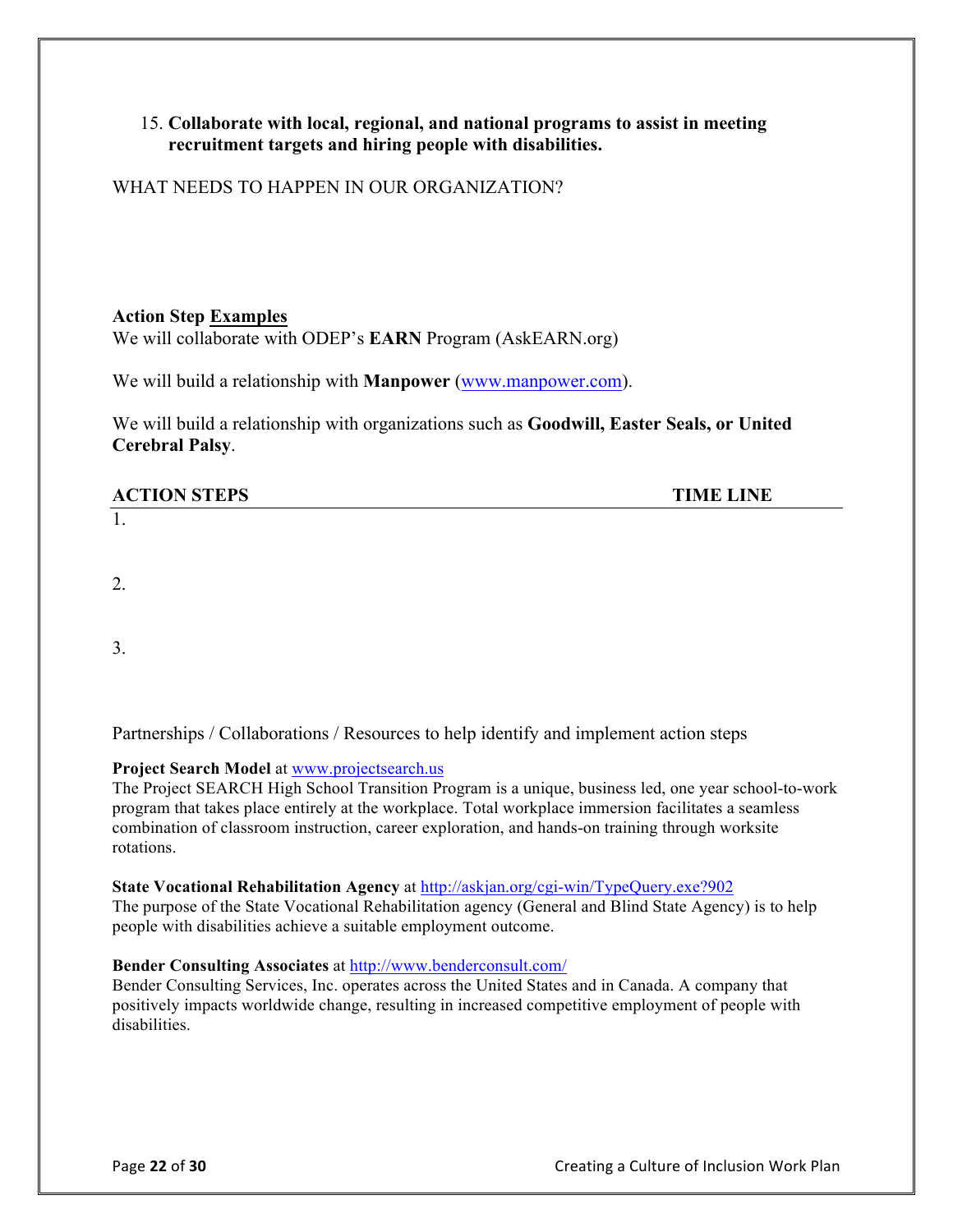16. **Capitalize on the market segment of people with disabilities by developing products and services for this segment. Ensure our business is accessible and associates understand effective communication with people with disabilities.** 

WHAT NEEDS TO HAPPEN IN OUR ORGANIZATION?

#### **Action Step Examples**

We will create a road map to test products and services for disability related accessibility problems and remediate those problems. Create processes (including worker training) to assure continual accessibility and quality products and services.

We will develop a voluntary Disability-Related Employee Resource Group to learn ways of enhancing productivity and developing a specialized market niche in this area.

We will target suppliers certified by the US BLN Disability Supplier Diversity Program.

#### **ACTION STEPS TIME LINE**

2.

1.

3.

Partnerships / Collaborations / Resources to help identify and implement action steps

**US Business Leadership Network's Disability Supplier Diversity Program®** at www.usbln.org/programs.html

**JAN's Effective Communication Publication** at http://AskJAN.org/landingpage/NM\_BLN/index.html and **Disability Etiquette Publications** at http://AskJAN.org/topics/disetiq.htm

**The Department of Justice ADA Update: A Primer For Small Business** www.ada.gov/regs2010/smallbusiness/smallbusprimer2010.htm **Customers with Disabilities Mean Business** at www.ada.gov/busstat.htm **Building a Diverse Customer Base** at www.ada.gov/civilrights.htm **Accessibility Benefits Older Adult Customers** at www.ada.gov/olderaccess.htm **Accessible Information Exchange: Meeting on a Level Playing Field** at www.ada.gov/business/accessiblemtg.htm **Tax Incentives for Business** at www.ada.gov/taxincent.htm

**New Mexico Business Leadership Network** at www.newmexicobln.com Request Cornell University's Disability and Employment Institute's Disability Employee Resource Group Toolkit, through the New Mexico Business Leadership Network.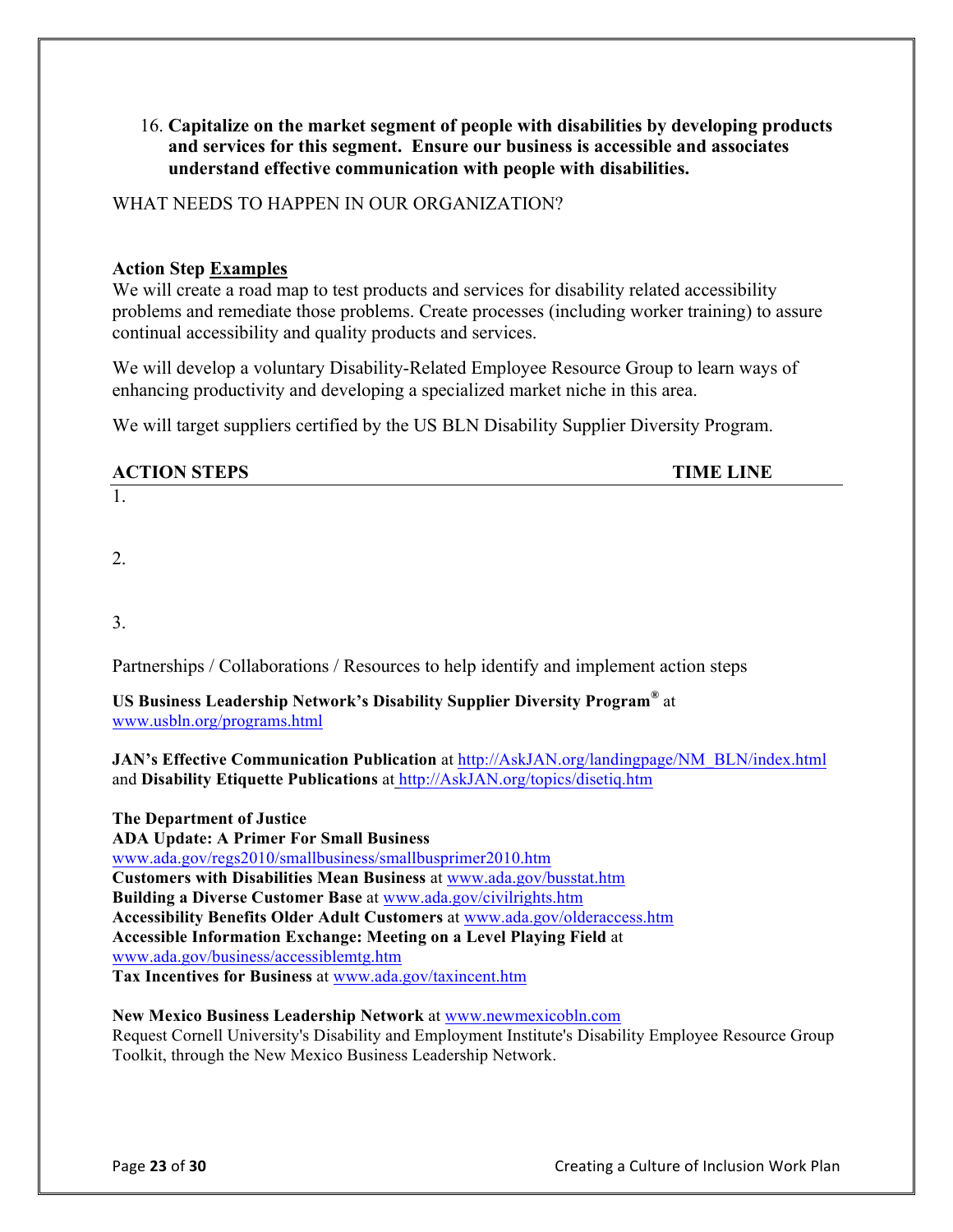#### 17. **Develop and implement a marketing plan inclusive of people with disabilities.**

#### WHAT NEEDS TO HAPPEN IN OUR ORGANIZATION?

#### **Action Step Examples**

We will understand the impact of disability dollars on our business.

We will develop a video and/or advertising materials about our inclusive practices and include people with disabilities within all marketing materials.

| <b>ACTION STEPS</b>     | <b>TIME LINE</b> |
|-------------------------|------------------|
|                         |                  |
|                         |                  |
| 2.                      |                  |
|                         |                  |
|                         |                  |
| $\mathbf{\Omega}$<br>J. |                  |

Partnerships / Collaborations / Resources to help identify and implement action steps

#### **DBTAC Southwest ADA Center** at www.ADAsouthwest.org

The SWADAC is the Southwest's leading resource on the Americans with Disabilities Act and related disability rights laws. As part of the federally funded ADA National Network expert staff are available to provide training and publications and to respond to your inquiries via the toll free hotline. **(If you call outside of NM, TX, OK, LA, or AR – the 1-800-949-4232 number will direct you to your Regional ADA Center)**

#### **New Mexico Business Leadership Network** at www.newmexicobln.com

Mission: We are business leaders who collaborate with employers to promote and accomplish the business imperative of including people with disabilities in the workforce.

#### Campaign for Disability Employment's "What Can You DO?" at www.whatcanyoudocampaign.org/

The Campaign is a collaborative effort between several disability and business organizations that seek to promote positive employment outcomes for people with disabilities by encouraging employers and others to recognize the value and talent they bring to the workplace, as well as the dividend to be realized by fully including people with disabilities at work.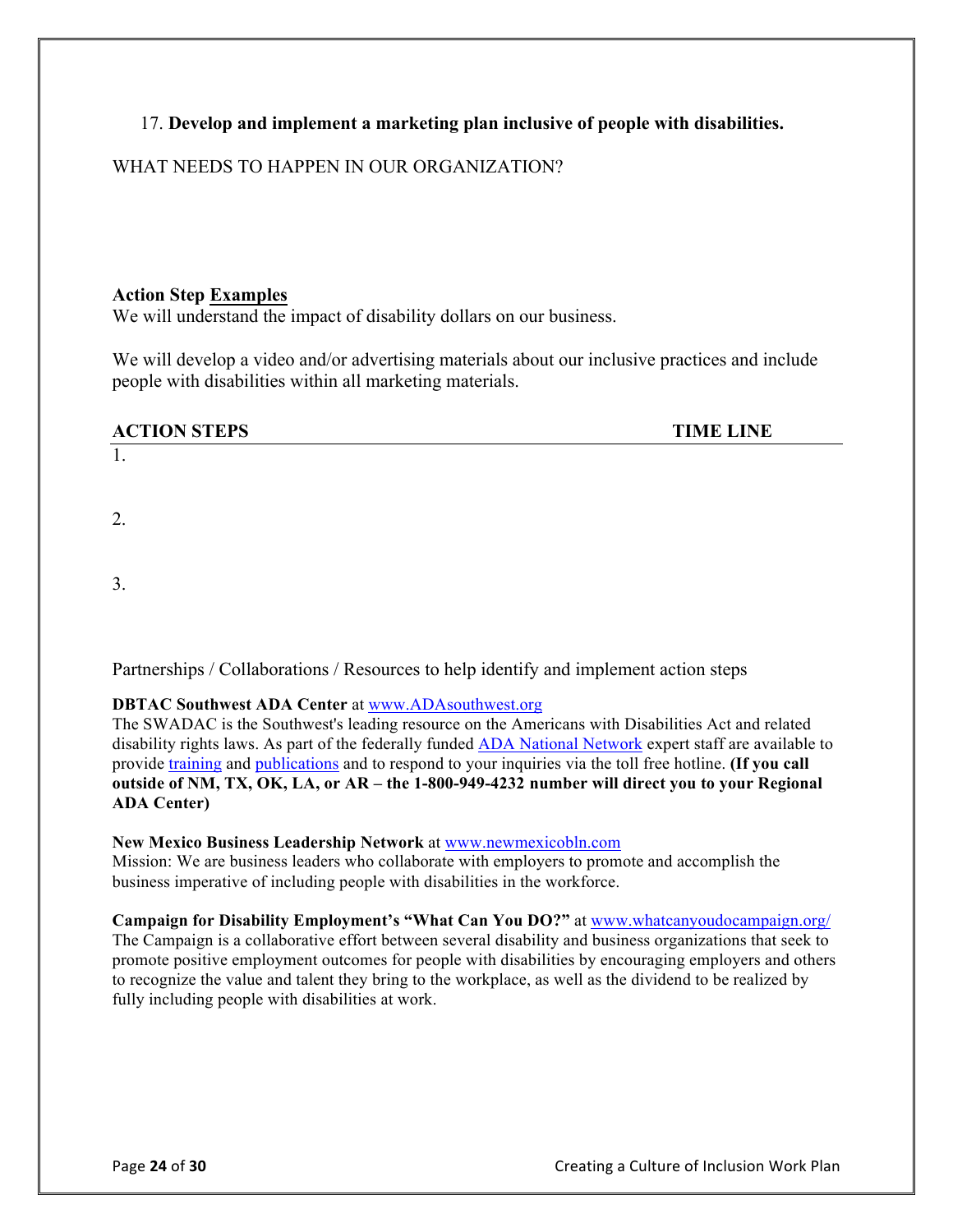#### 18. **Develop a comprehensive internal communication strategy to institute and maintain a Culture of Inclusion.**

WHAT NEEDS TO HAPPEN IN OUR ORGANIZATION?

#### **Action Step Examples**

We will develop communication vehicles of our Culture of Inclusion that will be multi-faceted.

We will create a road map to testing all of our communication channels for accessibility problems, remediate problems, train, and create processes to keep compliant with the ADA.

#### **ACTION STEPS TIME LINE**

2.

1.

3.

Partnerships / Collaborations / Resources to help identify and implement action steps

**Campaign for Disability Employment's "What Can You DO?"** at www.whatcanyoudocampaign.org The Campaign is a collaborative effort between several disability and business organizations that seek to promote positive employment outcomes for people with disabilities by encouraging employers and others to recognize the value and talent they bring to the workplace, as well as the dividend to be realized by fully including people with disabilities at work.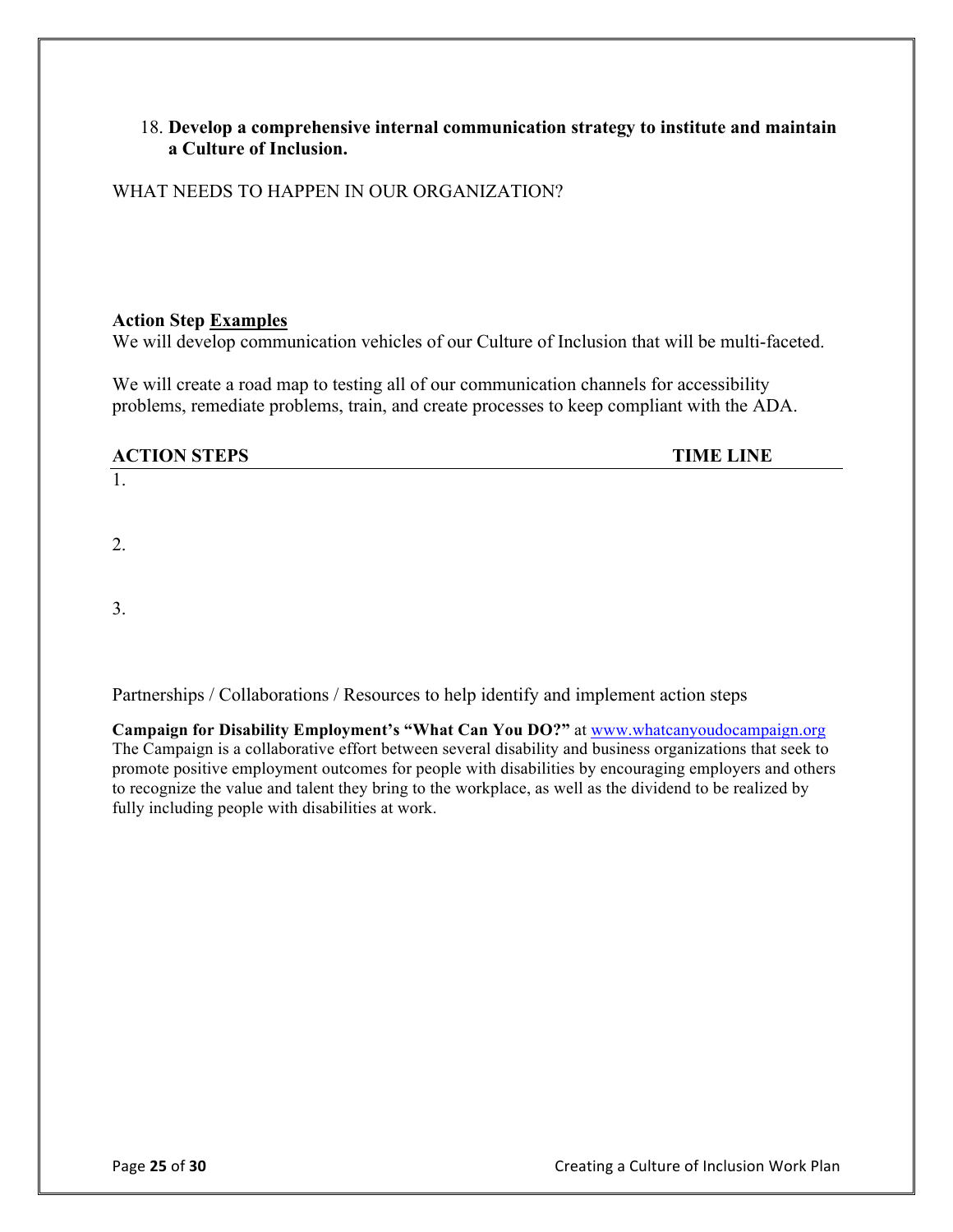19. **Join our local Business Leadership Network and the US Business Leadership Network to learn of leading best practices in hiring, advancing, and retaining people with disabilities.**

WHAT NEEDS TO HAPPEN IN OUR ORGANIZATION?

#### **Action Step Examples**

We will identify funding for professional development in best practices for employing people with various disabilities.

We will request mentoring from a **USBLN** member in their industry sector.

| <b>ACTION STEPS</b> | <b>TIME LINE</b> |
|---------------------|------------------|
| $\mathbf{I}$ .      |                  |

2.

3.

Partnerships / Collaborations / Resources to help identify and implement action steps

#### **The USBLN's Leading Practices on Disability Inclusion** at

www.usbln.org/leading\_practices\_on\_disability\_inclusion.html

The USBLN helps build workplaces, marketplaces, and supply chains where people with disabilities are respected for their talents, while supporting the development and expansion of its BLN affiliates. **United States Business Leadership Network** at www.usbln.org.

#### **New Mexico Business Leadership Network** at www.newmexicobln.com.

Mission: We are business leaders who collaborate with employers to promote and accomplish the business imperative of including people with disabilities in the workforce.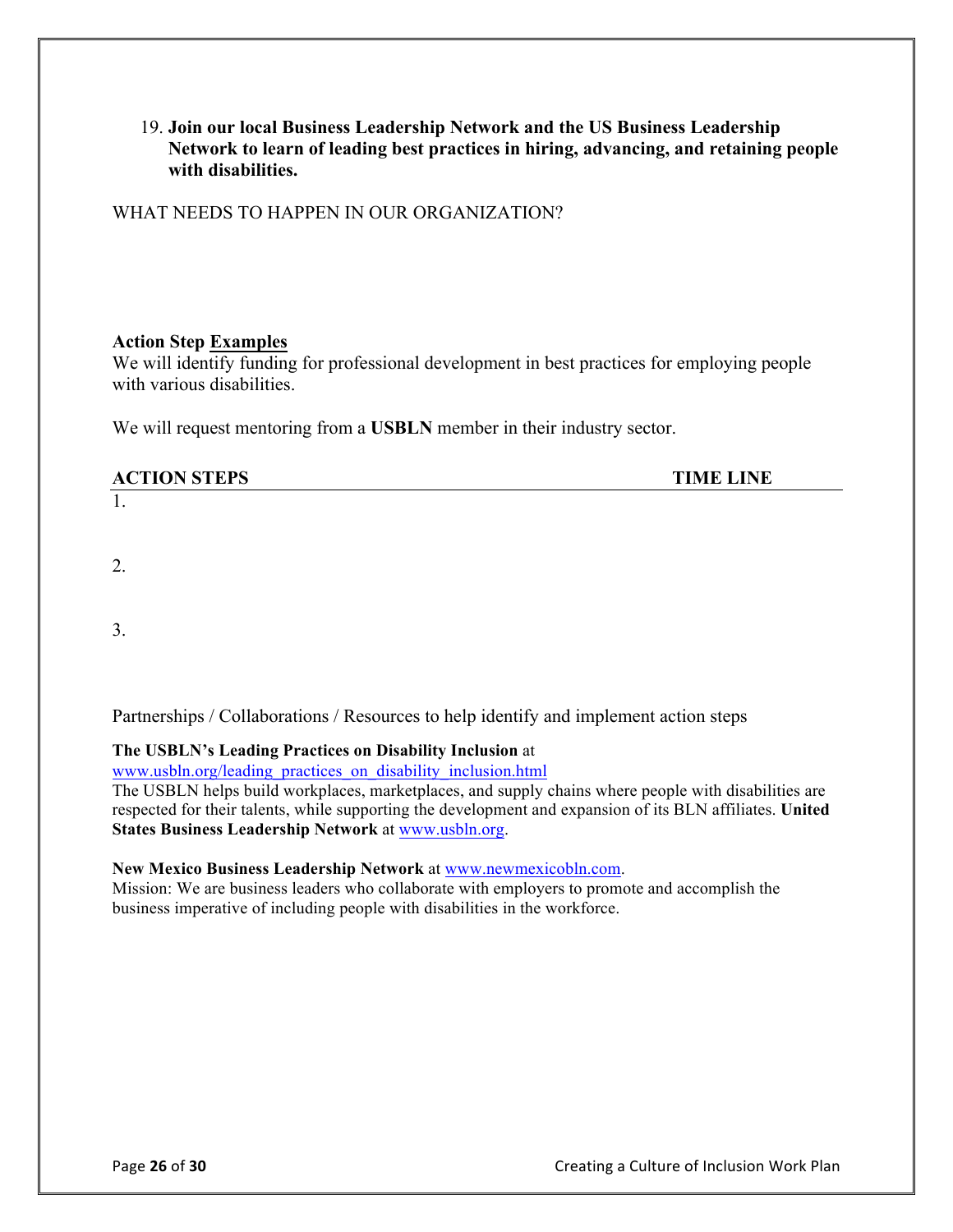#### 20. **Develop accountability mechanisms and continuous improvement strategies for our Culture of Inclusion.**

WHAT NEEDS TO HAPPEN IN OUR ORGANIZATION?

#### **Action Step Examples**

We will create evaluation methodology to annually assess and continuously improve our Culture of Inclusion infrastructure.

We will ensure that information technology staff develop all internal information systems to be accessible.

We will continuously benchmark our business against other employment leaders.

| <b>ACTION STEPS</b>      | <b>TIME LINE</b> |
|--------------------------|------------------|
| $\overline{\phantom{a}}$ |                  |

2.

3.

Partnerships / Collaborations / Resources to help identify and implement action steps

**New Mexico Business Leadership Network** at www.newmexicobln.com.

Mission: We are business leaders who collaborate with employers to promote and accomplish the business imperative of including people with disabilities in the workforce.

Join **USBLN** (www.usbln.org)

Find a mentor company to assist with strategies to identify your champion.

The **United States Business Leadership Network** helps build workplaces, marketplaces, and supply chains where people with disabilities are respected for their talents, while supporting the development and expansion of its BLN affiliates.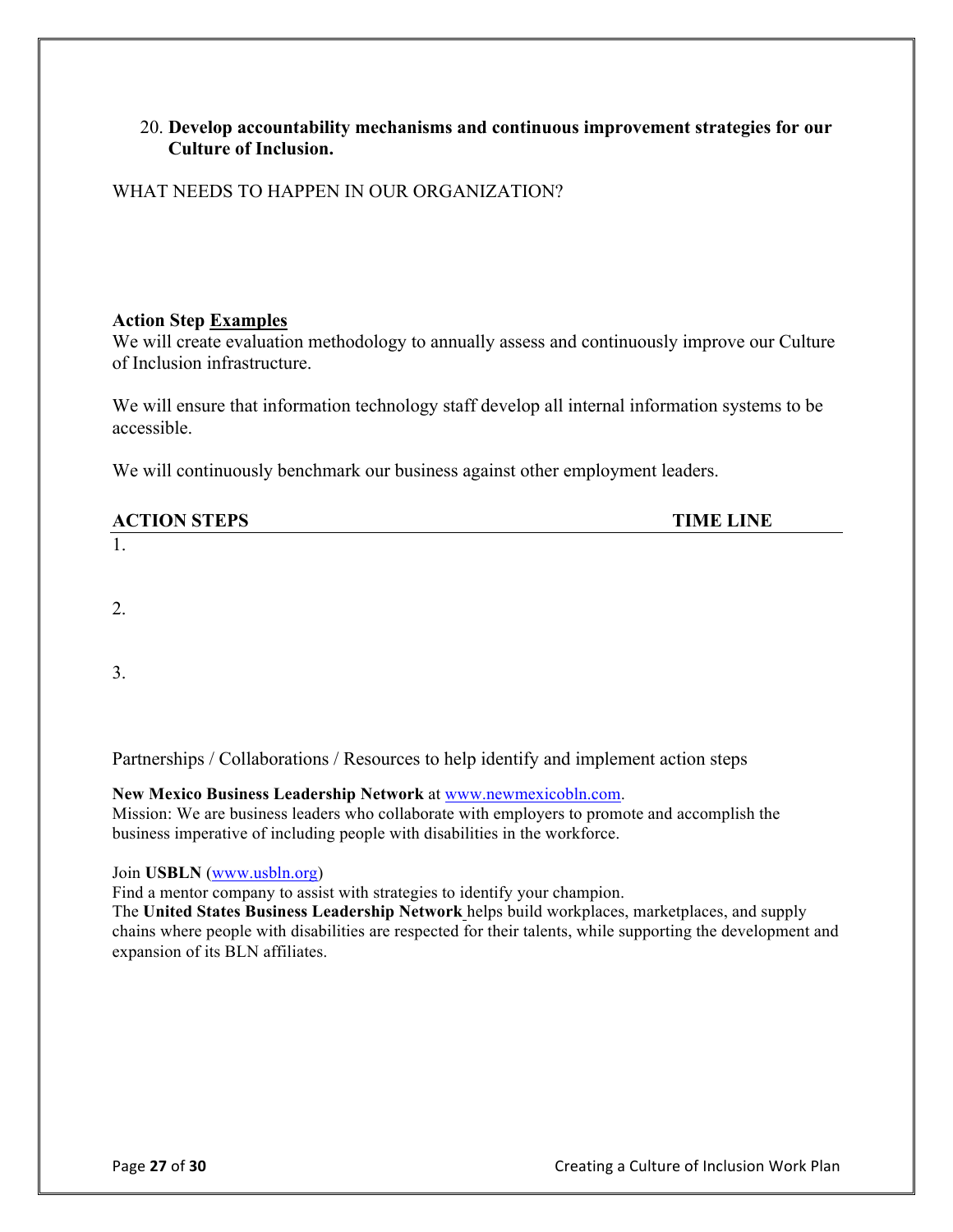# *Disability Employment Resources and Technical Assistance*



# **The DBTAC Southwest ADA Center**

The Leading Resource On

- ADA & ADA Amendments Act
- Other disability related laws such as IDEA
- Making information technology accessible

Services a wide range of audiences including

- employers
- businesses
- government agencies
- WIA Workforce System
- schools
- people with disabilities

Expert staff are available to provide training, publications and respond to your inquiries.

#### www.southwestADA.org

1-800-949-4232 (VOICE/TTD) **(If you call outside of NM, TX, OK, LA, or AR – the 800 number will direct you to your Regional ADA Center)**



# **Accommodation Network Job Accommodation Network**

Leading Resource On

- Guidance on workplace accommodations and disability employment issues
- Providing most comprehensive job accommodation resource available

Services a wide range of audiences including

- employers
- businesses
- government agencies
- WIA Workforce System
- schools
- people with disabilities

Expert Staff are available to help people with disabilities enhance their employability, and to show employers how to capitalize on the value and talent that people with disabilities add to the workplace.

www.jan.wvu.edu 1-800-526-7234 (VOICE) 1-877-781-9403 (TTD)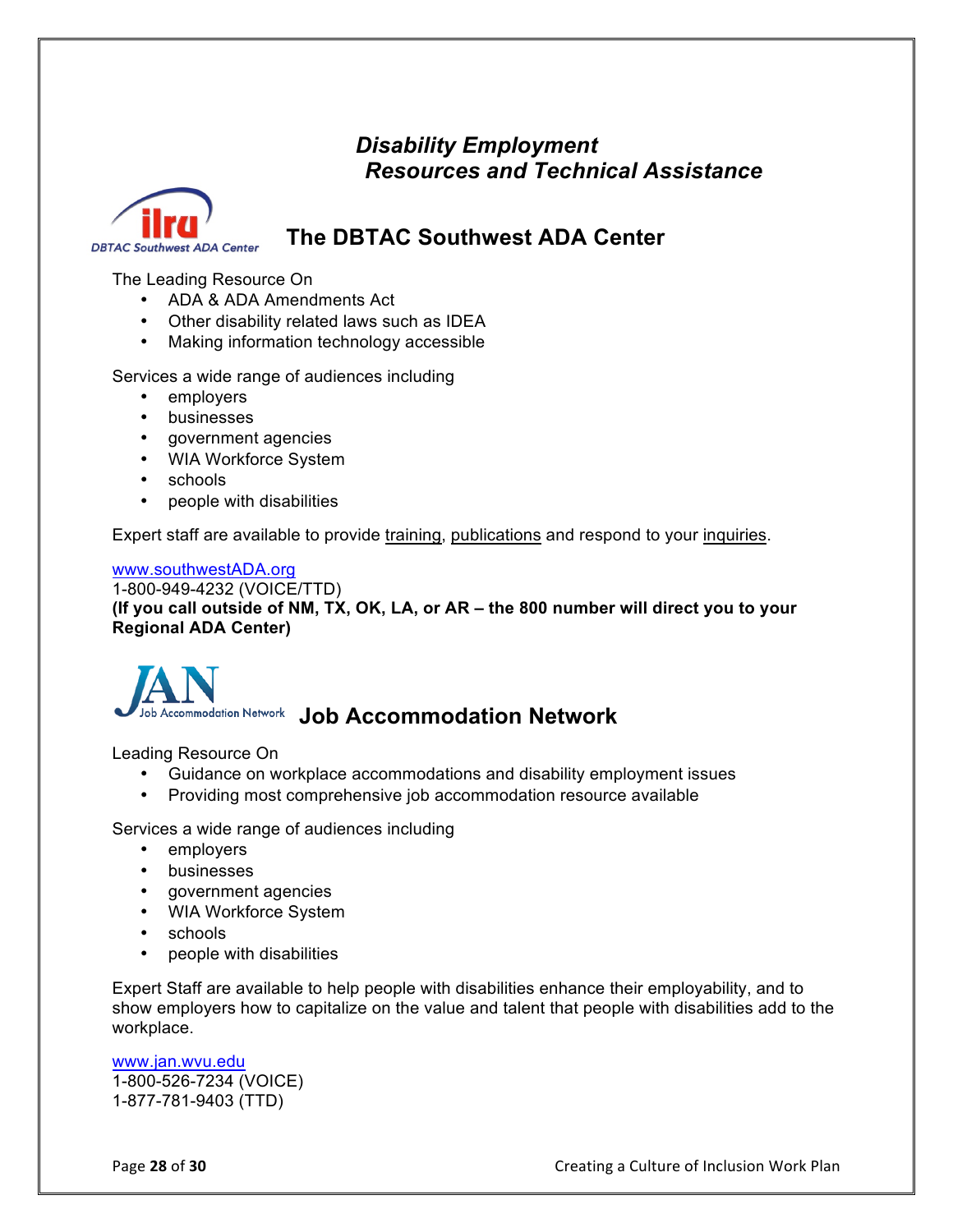

# **NM Business Leadership Network (NMBLN)**

Mission: *We are New Mexico business leaders who collaborate with employers to promote and accomplish the business imperative of including people with disabilities in the workforce.* The NMBLN provides the following:

- Customized Disability Inclusion Trainings & Consultation
- ADA/ADAAA Information & Trainings
- Assistive Technologies and Reasonable Accommodations Referrals
- Up-to-date resource links on our website, www.newmexicobln.com
- Tax Incentive Consulting
- Disabled Veteran Relations
- An environment for businesses to network with other pro-active employers
- Introductions and liaison to our many partner Disability Agencies
- Business access to and recruiting from an under-utilized pool of applicants with disabilities
- Recognition of Employer Leadership in Workforce Development and Inclusion Initiatives
- Self-employment training and support for entrepreneurs with disabilities
- Training resources for job seekers with disabilities
- Liaison with statewide HRMA, Economic Development, Dept. of Labor, One Stops, DVR, Veteran Organizations, SILCs, and SBA affiliate programs
- Development and monitoring of print, radio and TV media campaigns to promote the advantages of hiring employees with disabilities
- Collaboration with internationally-renowned disability workforce development research universities Cornell and Rutgers

www.newmexicobln.com Tessah Latson Garcia, Director 505-379-0572 tessah@newmexicobln.com

# **United States Business Leadership Network (USBLN)**

The US Business Leadership Network® (USBLN®) is the national disability organization that serves as the collective voice of over 60 Business Leadership Network affiliates across North America, representing over 5,000 employers. The USBLN® helps build workplaces, marketplaces, and supply chains where people with disabilities are respected for their talents, while supporting the development and expansion of its BLN affiliates. The USBLN® recognizes and supports best practices in the employment and advancement of people with disabilities; the preparedness for work of youth and students with disabilities; marketing to consumers with disabilities; and contracting with vendors with disabilities through the development and certification of disability-owned businesses.

www.usbln.org 1-800-706-2710